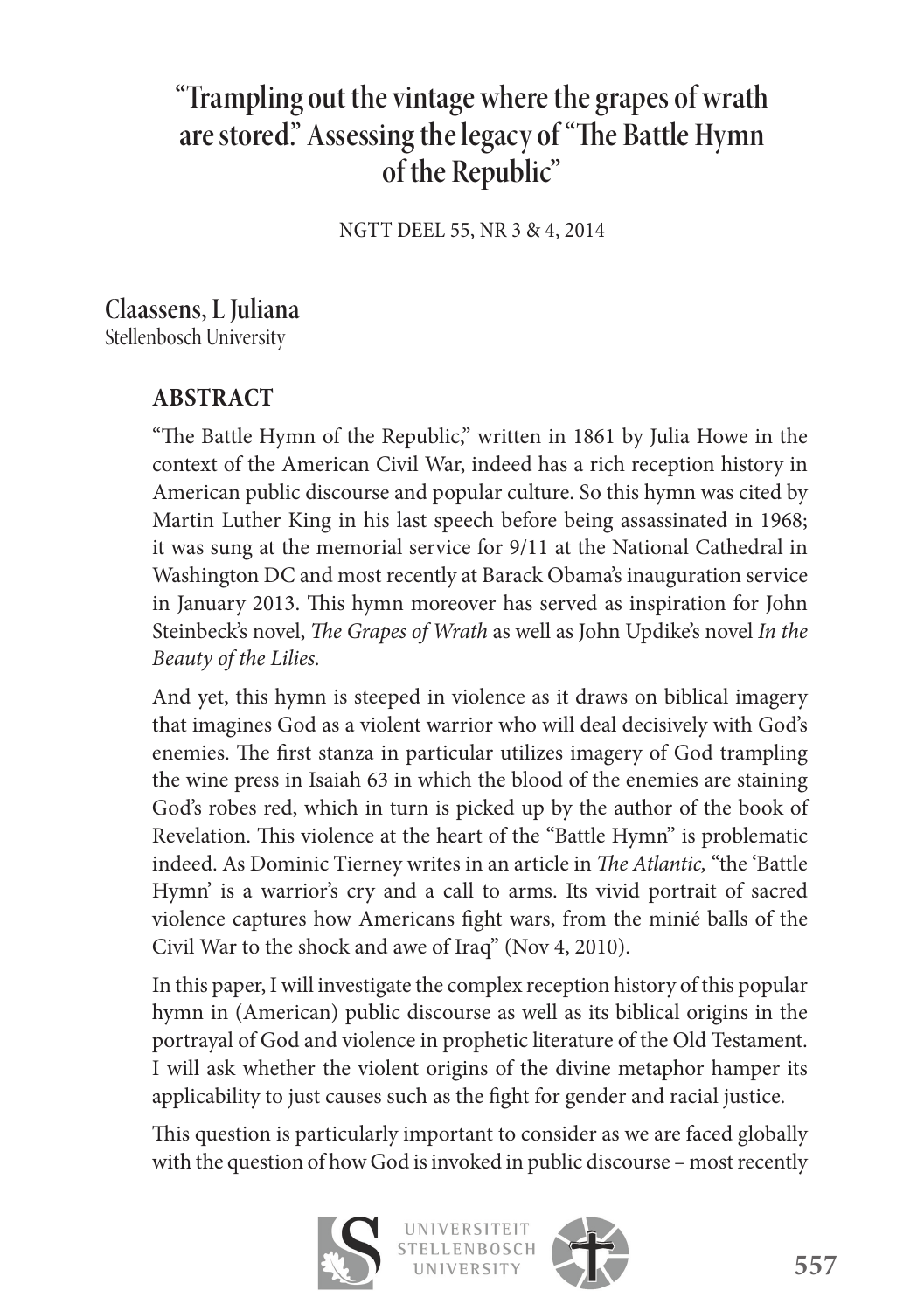in my South African context by President Jacob Zuma, who famously has said that the ANC would rule until Jesus will come again. In an address to the 33rd Presbyterian Synod in Giyani, Limpopo in October 2013, Pres Zuma is reported to have invoked the wrath of God upon those individuals who do not respect his leadership, raising disconcerting questions regarding the link between divine violence and violence in political discourse.

#### **CONTACT DETAILS**

Prof Julie Claassens Professor of Old Testament, Department of Old and New Testament Faculty of Theology, Stellenbosch University Privaatsak X1, Matieland, Suid-Afrika, 7602 jclaassens@sun.ac.za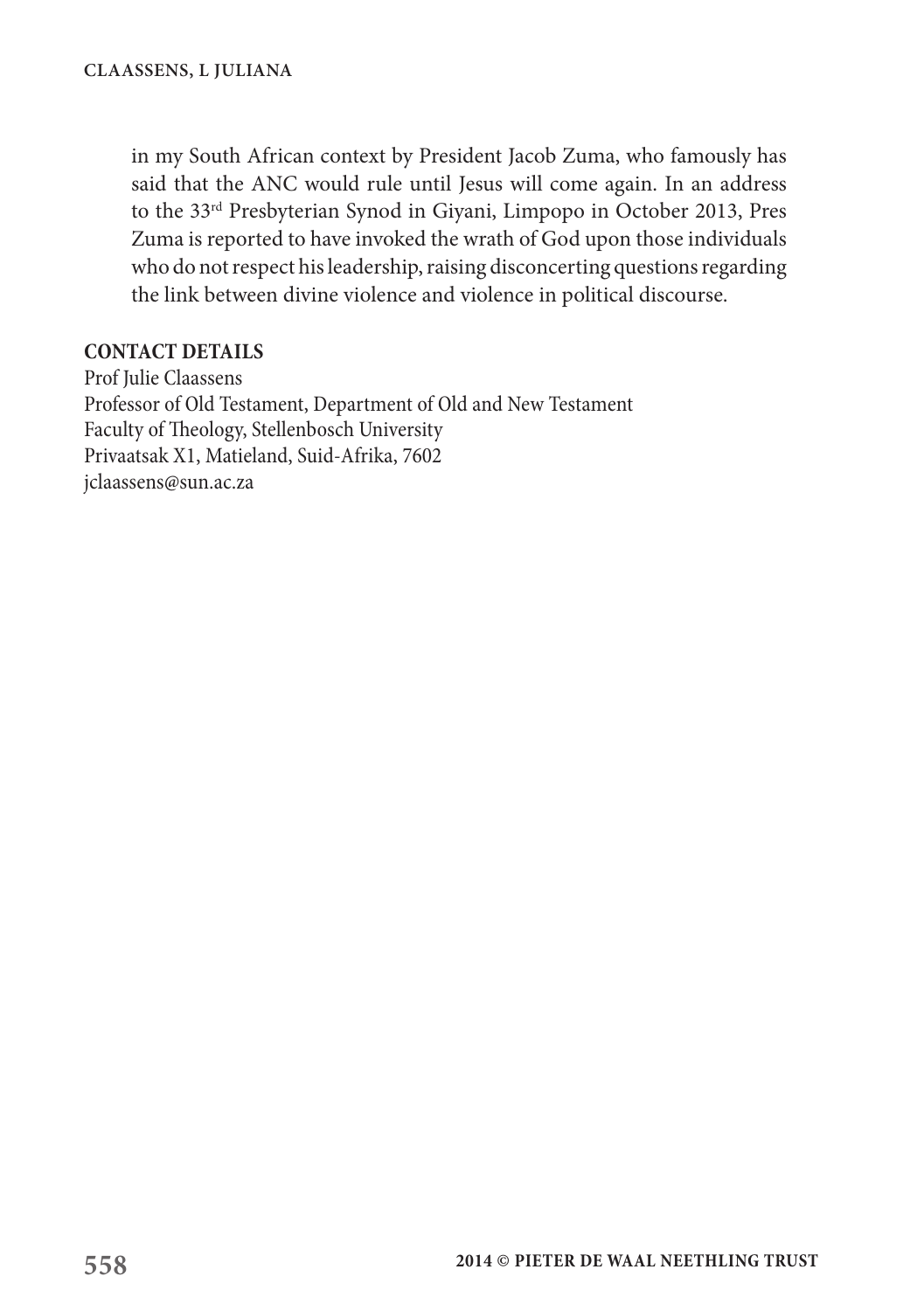# **1. INTRODUCTION**

Mine eyes have seen the glory of the coming of the Lord; He is trampling out the vintage where the grapes of wrath are stored; He hath loosed the fateful lightning of His terrible swift sword; His truth is marching on. Glory! Glory! Hallelujah! Glory! Glory! Hallelujah! Glory! Glory! Hallelujah! His truth is marching on.

In a striking music video that employs images from the Second World War as background for the "Battle Hymn of the Republic,"<sup>1</sup> one moment in the very interesting history of reception of this popular hymn is captured thanks to the wonders of YouTube. This hymn that had its origin in the Civil War in the United States and initially had the purpose to inspire people who were fighting for the abolishment of slavery now has transcended its original context and has been applied to another (just) cause.

My interest in this hymn and its reception was first sparked by the vivid imagery in stanza 1 that employs the image of God as a Divine Warrior who is treading the "grapes of wrath" in the wine press. In this image that first appears in Isaiah 63:1- 6 and is picked up again by the book of Revelations (14:19-20), we read how the "blood" of the grapes is staining God's robe red. In a moment of recognition, the reader realizes with shock that the "grapes" that the Divine Warrior is treading, are actually the heads of the enemy soldiers.

This exceedingly violent image that has found its way into the "Battle Hymn" is troubling indeed. Particularly if one considers the many violent contexts in which this hymn with its utterly catchy melody has resounded. As part of a larger project that deals with the violence in the biblical prophets,<sup>2</sup> I have been contemplating the link between such violent God-language that has found its way into the popular "Battle Hymn" and its violent hearers.

In my search to understand the "wirkungsgeschichte" of this song, I have found a fascinating book that outlines the biography of this famous hymn. In their book, *The Battle Hymn of the Republic: A Biography of the Song that Marches On,* John Stauffer and Benjamin Soskis show how the intriguing history of reception of this hymn is indeed multifaceted. In compelling fashion, the book narrates not only how the

<sup>1</sup> Available at http://youtu.be/kR7HPQM0Jgg Accessed April 7, 20014.

<sup>2</sup> "Violence in the Prophetic Rhetoric," in *Oxford Handbook to the Prophets* (Oxford: Oxford University Press, forthcoming).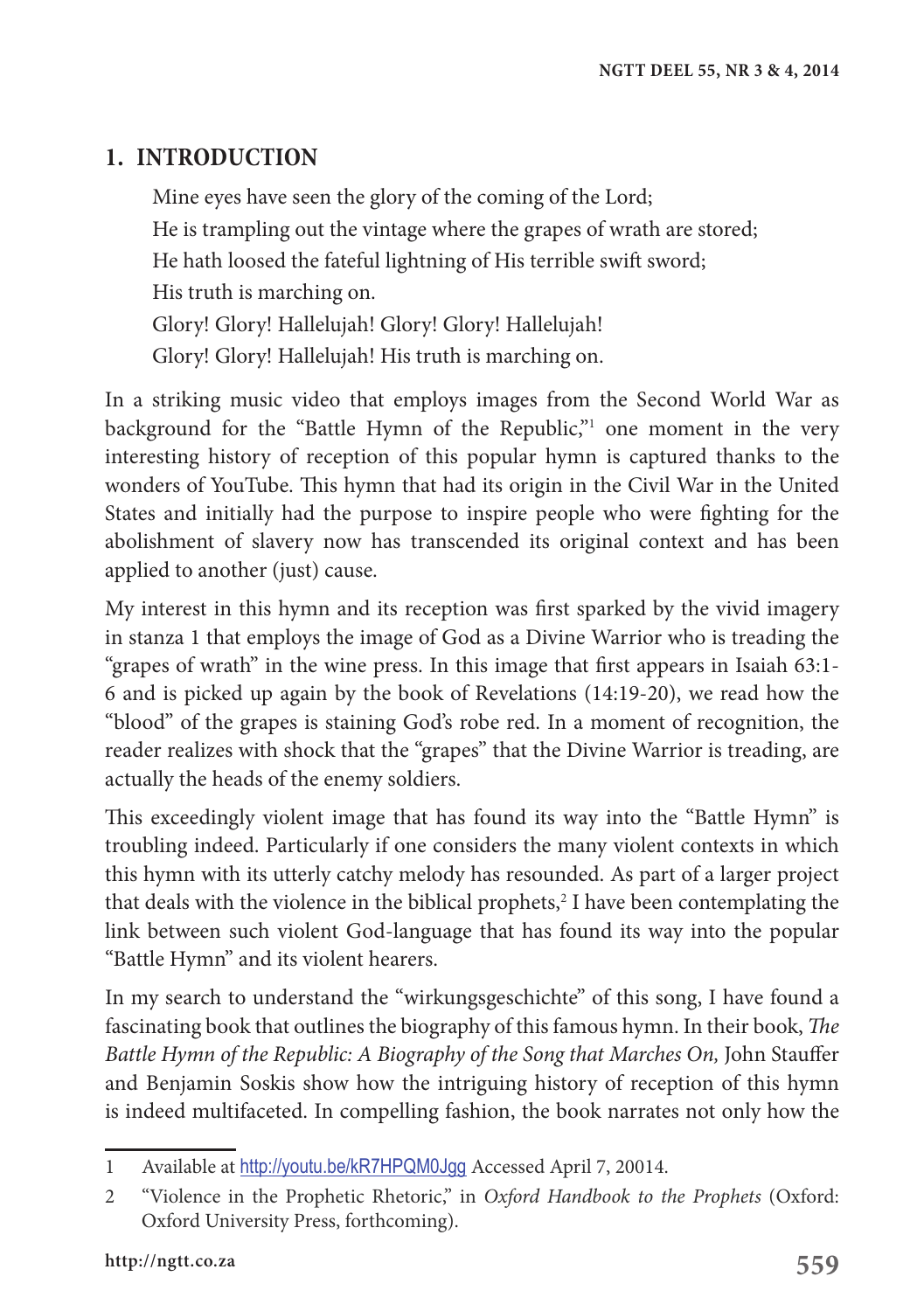"Battle Hymn" came into being, but also the various contexts in which this hymn, and its offshoots, has become significant.<sup>3</sup>

In this paper, I will introduce some of the highlights of this journey of a hymn that raises all sorts of questions regarding the link between God and violence that is assumed in both the Old Testament text of Isaiah 63 as well as the subsequent text of Revelations 14. I will ask whether the violent origins of the divine metaphor hamper its applicability to other just causes such as the fight for gender and racial justice.

# **2. THE ROOTS OF THE BATTLE HYMN**

The "Battle Hymn" actually had its origin in a popular song remembering the freedom fighter John Brown, who in 1859 staged a massive slave insurrection, and ultimately was captured, trialled and hanged.4 After his death, all around the country the following words resounded on the melody that later would become the "Battle Hymn:"

John Brown's body lies mouldering in the grave His soul's marching on.

```
Chorus:
Glory, Hally, Hallelujah
Glory, Hally, Hallelujah
```
His soul's marching on. He's gone to be a solider in the army of the Lord.<sup>5</sup>

During the time of the Civil War, John Brown and his song increasingly served as the anthem in the struggle for emancipation.<sup>6</sup> "The song's power to fuel and sustain defiance" is captured by one commentator's characterization of the words of "John Brown's Body" being "the verbal equivalents of rifle-bullets and cannon-balls."7

<sup>3</sup> John Stauffer and Benjamin Soskis, *The Battle Hymn of the Republic: A Biography of the Song that Marches On* (Oxford: Oxford University Press, 2013).

<sup>4</sup> Stauffer and Soskis note that John Brown became one of America's most contentious figures. Some would consider him to be the "freedom fighter" per excellence, for others, he was "a dangerous fanatic," *Battle Hymn of the Republic,* 28.

<sup>5</sup> Cited in Stouffer and Soskis, *Battle Hymn of the Republic,* 294.

<sup>6</sup> Stauffer and Soskis, *Battle Hymn of the Republic,* 63.

<sup>7</sup> Stouffer and Soskis, *Battle Hymn of the Republic,* 67.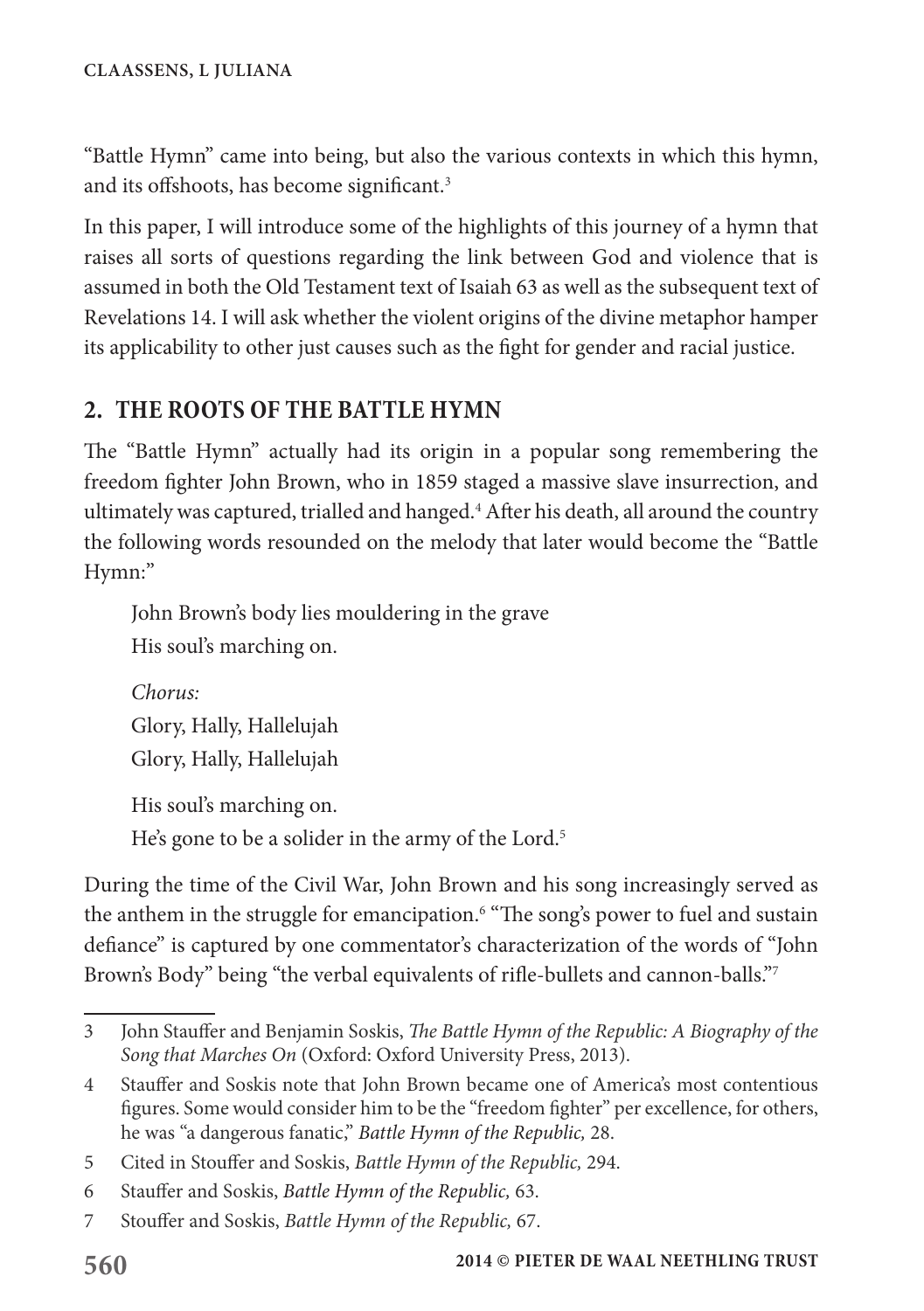After a visit to a Union Camp on the banks of the Potomac River near Washington DC in 1861, Julia Howe wrote more dignified<sup>8</sup> words to John Brown's song, drawing heavily on the apocalyptic imagery found in the book of Revelations as well as in prophets like Isaiah, Ezekiel, Joel and Daniel. Stauffer and Soskis note that most Americans at this time would have recognized these images – many who harboured strong millenialist sentiments, i.e., the conviction that Jesus will come very soon.<sup>9</sup>

Even though Howe in all likelihood had the text from Rev 14:19-20 in mind, the metaphor of God as the mighty warrior being victorious over the enemies as evident in the image of God "trampling out the vintage where the grapes of wrath are stored" first appears in the context of Isaiah. Much has been written as to how to deal with the violent imagery that is used for God in both the Old and New Testament.<sup>10</sup> One way of making sense of the violent imagery used in Isaiah which reappears in the book of Revelations, is that it emerged from a context of extreme trauma. The experience of war, or at least the threat of war, had a marked effect on the imagery used – the violent imagery likely being a response to the violence effected by the Empire (in the case of Isaiah for the most part the Babylonian Empire, and in the case of Revelations, the Roman Empire).<sup>11</sup> It may well be that the violent context(s) presumed in the biblical tradition and in particular the image of a mighty Deliverer

<sup>8</sup> Dominic Tierney writes in his article, "The Battle Hymn of the Republic': America's Song of Itself," how the lyrics of "John Brown's hymn" were considered rather unbecoming. Apparently the popularized version of one of the lines changed the published version: "We'll hang old Jeff Davis from a sour apple tree," to "We'll feed Jeff Davis sour apples 'til he gets the diarhee." The Reverend James Clarke liked the melody but asked Julia Howe to write less crude lyrics, The Atlantic, Nov 4 (2010). Available at http://www. theatlantic.com/entertainment/archive/2010/11/the-battle-hymn-of-the-republic-americas-songof-itself/66070/2/ Accessed April 5, 2014.

<sup>9</sup> Stouffer and Soskis, *Battle Hymn of the Republic,* 86-88.

<sup>10</sup> Cf the excellent collection of essays *Aesthetics of Violence in the Prophets* (ed. Chris Franke and Julia M O'Brien; Sheffield: T&T Clark, 2010); Eric Seibert, *The Violence of Scripture: Overcoming the Old Testament's Troubling Legacy* (Minneapolis: Fortress Press, 2012). Other works include: David A Bernat and Jonathan Klawans, eds. *Religion and Violence: The Biblical Heritage* (Sheffield: Sheffield Phoenix, 2007); Jeremy Young, *The Violence of God and the War on Terror* (New York: Seabury, 2007).

<sup>11</sup> Cf the pioneering work done in this regard by Daniel L Smith-Christopher, *A Biblical Theology of Exile* (Overtures to Biblical Theology; Minneapolis, MN: Fortress Press, 2001), Kathleen O'Connor, *Jeremiah: Pain and Promise* (Minneapolis: Fortress Press, 2011). Cf also the newly constituted "Biblical Literature and the Hermeneutics of Trauma" section of the Society of Biblical Literature.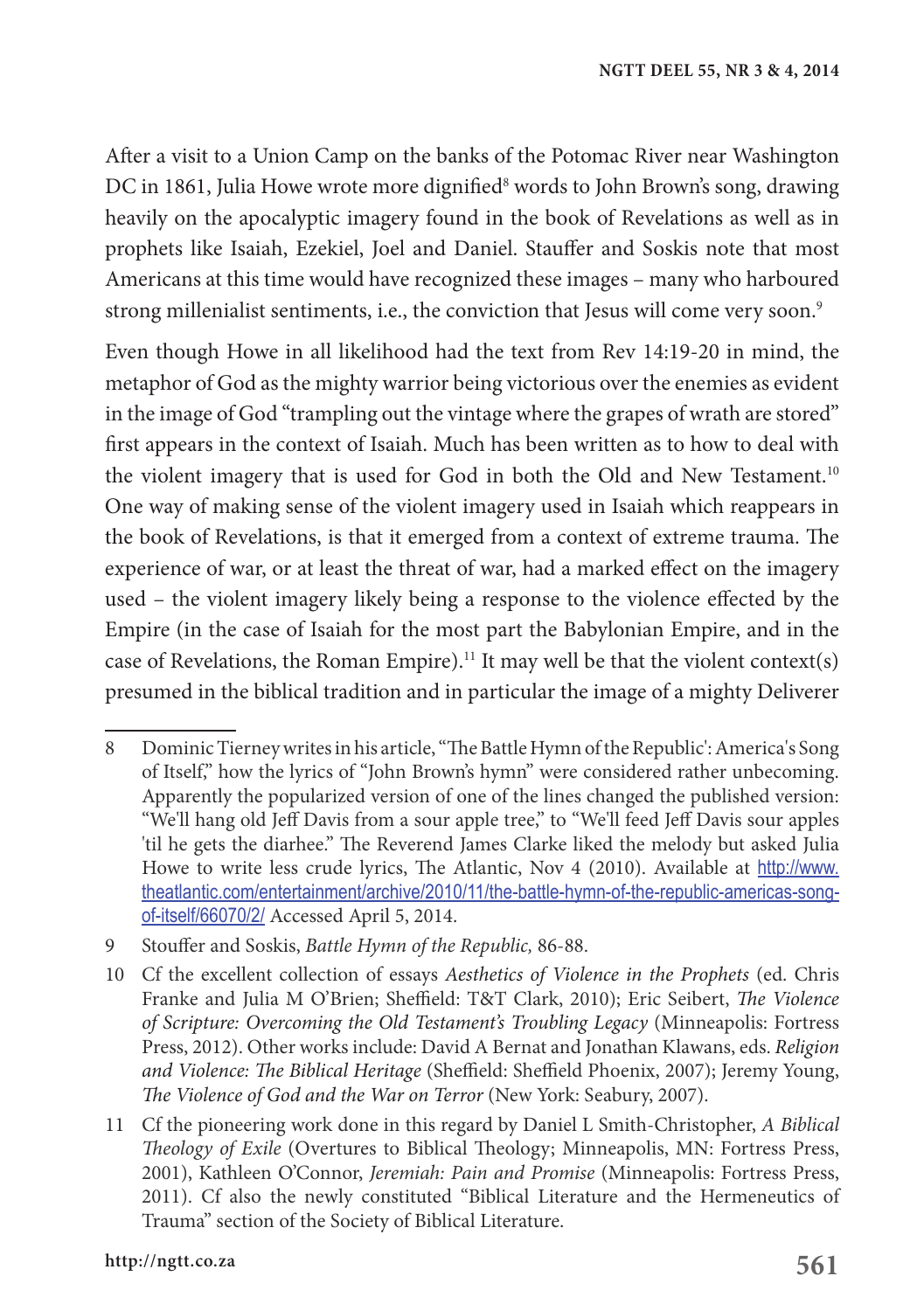God who will save Israel from her enemies,<sup>12</sup> offered a natural point of connection to later generations' hope for deliverance from whatever the real or perceived enemy would be at the time.

It remains a question though whether the divine violence depicted in these texts actually does lead to human violence?13 One suggestion has been that to imagine a strong and mighty God who will definitively remove the enemy constitutes a type of wish fulfilment, which actually may *prevent* humans from engaging in violence themselves.14 In the rest of this paper, this suggestion will be tested in light of the various applications of this hymn as outlined by Stauffer and Soskis in their fascinating description of the journey of the "Battle Hymn."

<sup>12</sup> Cf Corrine Carvalho's article, "The Beauty of the Bloody God: The Divine Warrior in Prophetic Literature," [in *Aesthetics of Violence in the Prophets* (ed. Chris Franke and Julia M. O'Brien; Sheffield: T&T Clark, 2010), 135] in which she argues that "Christian theologians seem to want a pacifist messiah, a non-bloody kingdom, an effortless victory. And yet the success of contemporary films reveals the deficiency of this view of non-violent salvation for many believers. American audiences, at least, like our messiahs to have rippling muscles, sweat-dripped arms, and a well-stocked arsenal." Cf for example the image of Neo from The Matrix which is in line with the American cowboys to recent futuristic "sci-fi" warriors.

<sup>13</sup> This topic will be dealt with more extensively in my article on Violence in the Prophets in the *Oxford Handbook of Prophets.* In this regard, Eric Seibert point out that the designation "violent texts" is not "entirely satisfactory since texts themselves are not violent. They are mere words on a page, not autonomous agents. Although violent texts, like violent movies, have the power to portray violence, they do not, in and of themselves, have the power to perpetrate it. Violent texts do not kill people any more than violent movies do. Although both might be a source of 'inspiration' for such diabolical deeds, neither a text nor a film can actually kill." And yet, Seibert who goes on to speak about the violent legacy of the biblical text also argue that one should "not underestimate the enormous influence these texts can have on readers, one that frequently results in rather accommodating views toward violence." *The Violence of Scripture,* 10.

<sup>14</sup> Cf Jonathan Klawans' comment that "violent fantasies may have served originally to deflect or channel the rage that could otherwise lead to real violence. But once these fantasies are canonized, they may find their way into the hands of groups who accept without question their own self-righteousness and their enemies' evil nature," "Religion, Violence and the Bible," in *Religion and Violence,* 14.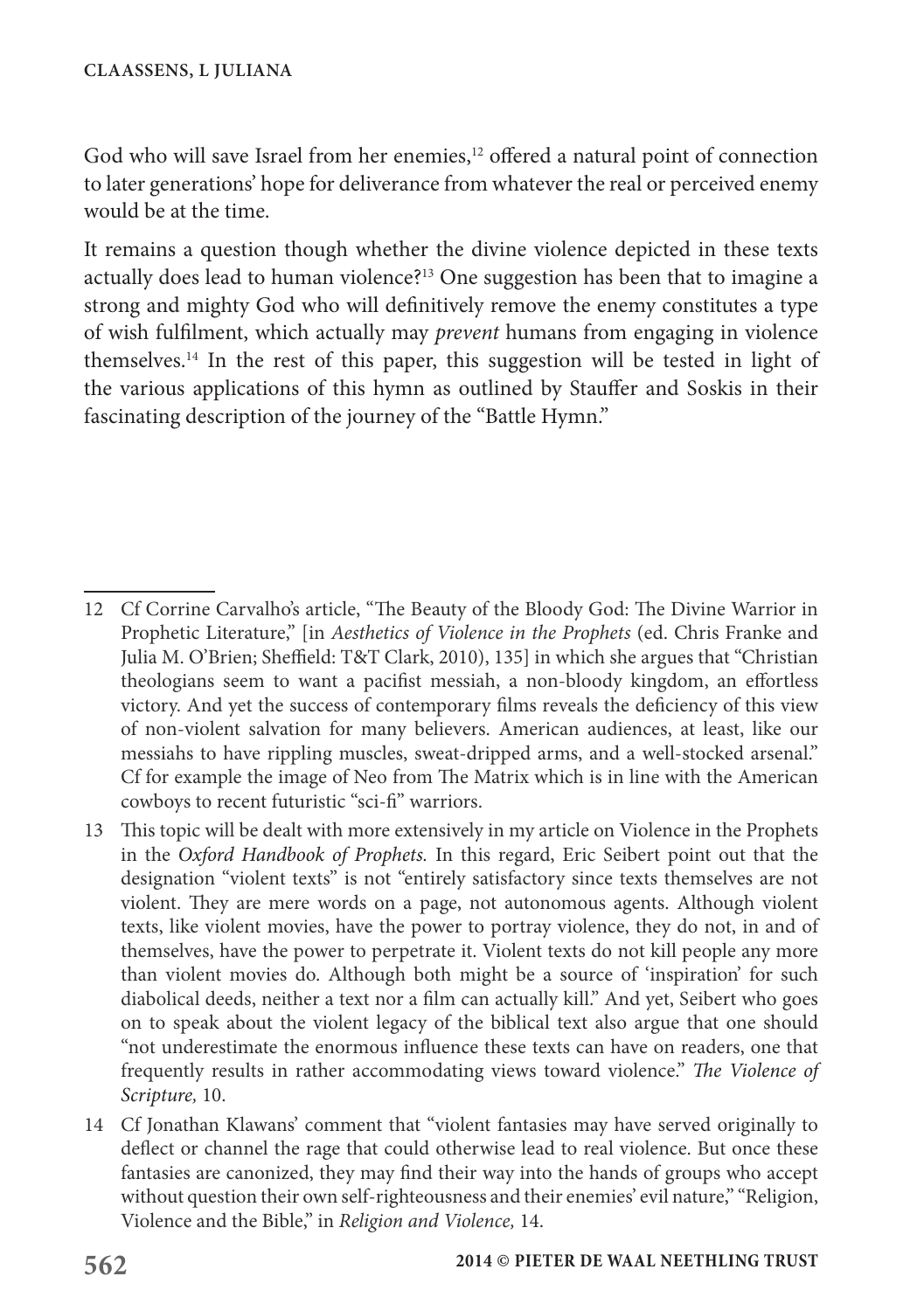# **3. JOURNEY OF A HYMN**

#### **(a) Times of war**

As was evident in the opening clip, the "Battle Hymn" is first and foremost a song of war. Stauffer and Soskis rightly point out that "rooted in the emancipatory imperatives of the Civil War, the hymn has allowed subsequent generations of Americans to perceive their own engagements – in Cuba, in the Philippines, in the fields of France, and in the jungles of Vietnam – as the most recent fulfilment of their millennial mission to make men free."15

For instance, even though Woodrow Wilson at the time of the First World War famously would have said that "war isn't declared in the name of God, it is a human affair entirely," the "Battle Hymn" framed Wilson's message announcement that the United States would join the war. Several newspapers distributed Wilson's war message printed along the words of the Battle Hymn.16 Wilson himself cited the "Battle Hymn" as a means of understanding American's role in the Great War. At a Red Cross Fundraising event in 1918, he said that the "'oppressed and helpless' peoples of the world" should perceive of the "Battle Hymn" as a hymn of liberation that has the purpose of setting them and their children free.17 Similarly, Franklin Delano Roosevelt during the Second World War would depict "the war against Nazism and fascism as a crusade the American people would take on 'in their righteous might' against the forces of ultimate evil."18 Once again the "Battle Hymn"

<sup>15</sup> Stouffer and Soskis, *Battle Hymn of the Republic,* 12. Dominic Tierney describes "the 'Battle Hymn' is a warrior's cry and a call to arms. Its vivid portrait of sacred violence captures how Americans fight wars, from the minié balls of the Civil War to the shock and awe of Iraq," "The Battle Hymn of the Republic." Cf also Tierney's book, *How We Fight: Crusades, Quagmires, and the American Way of War* (Little, Brown and Company, 2010).

<sup>16</sup> Stouffer and Soskis, *Battle Hymn of the Republic*, 167. The fact that Wilson's war resolution took place during Holy Week underscored the fact that America's contribution to the First World War was seen as a Holy War. Cf also a sermon by Reverend Randolph McKim cited by Dominic Tierney: "It is God who has summoned us to this war. It is his war we are fighting ... This conflict is indeed a crusade. The greatest in history – the holiest." Tierney rightly points out that there is no separation between church and state in this application of the hymn, "The Battle Hymn of the Republic."

<sup>17</sup> Stouffer and Soskis, *Battle Hymn of the Republic*, 168-169. And yet during World War 1, the "Battle Hymn" was also embraced by people around the world. Many Britons sang this hymn during their church services, 11.

<sup>18</sup> Stouffer and Soskis, *Battle Hymn of the Republic,* 274.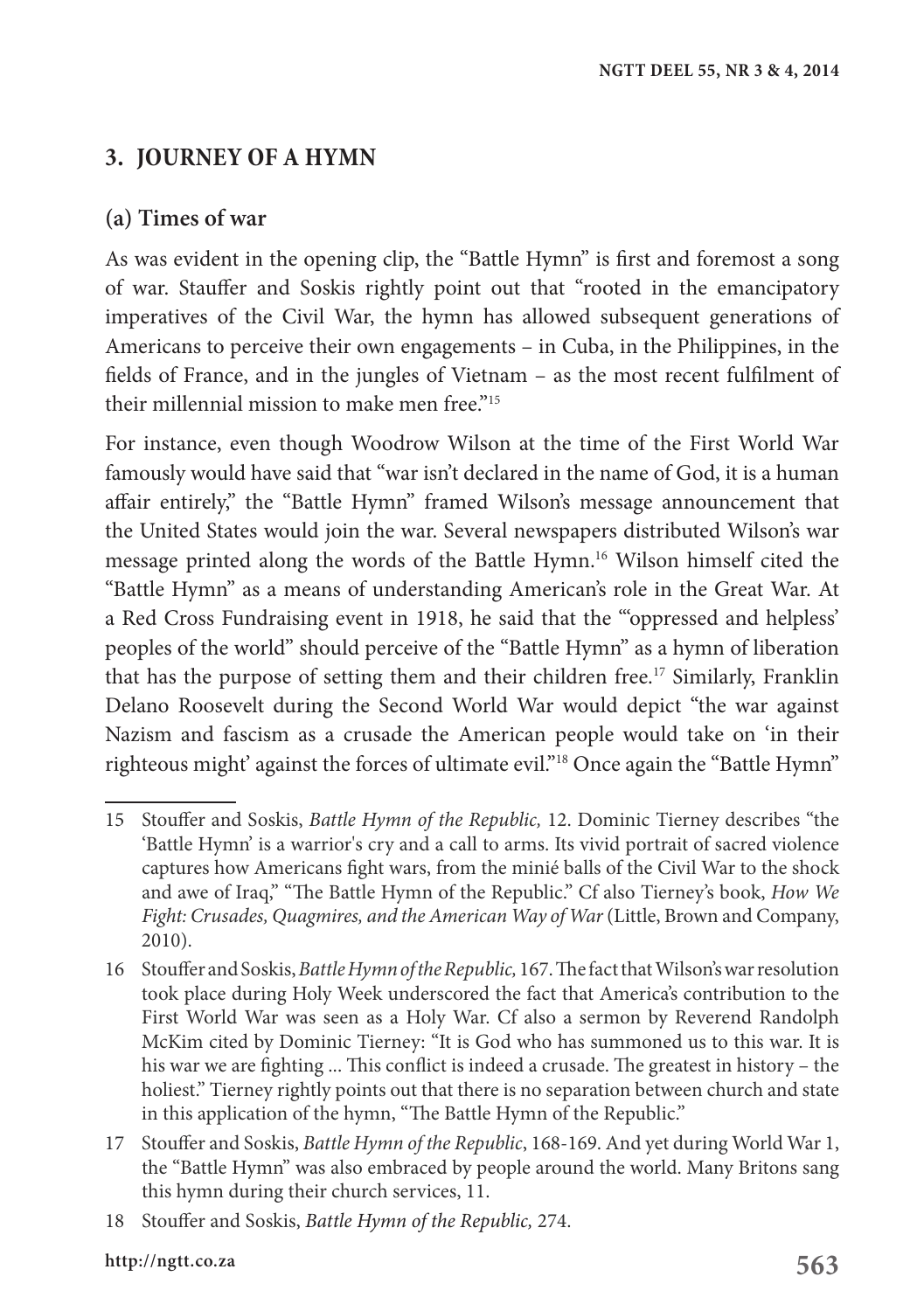played a prominent role in rallying the American troops to fight what was considered to be a noble cause.<sup>19</sup>

This application of the "Battle Hymn" in times of war is open for abuse though. Stauffer and Soskis tell a chilling story that comes from America's involvement in Vietnam. On March 29, 1971, Second Lieutenant William L Calley was found guilty and sentenced to life in prison for masterminding the My Lai massacre, which saw the premeditated murder of twenty-two Vietnamese.<sup>20</sup> All across the American South, radio stations played a parody of the "Battle Hymn" called the "Battle Hymn of Lt Calley" in which an aggrieved Lt Calley proclaimed, "he and his men simply had been doing their duty." As one of the stanzas says:

When I reach my final campground in that land beyond the sun And the great commander asks me, "Did you fight or did you run?" I'll stand both straight and tall stripped of medals, rank and gun and this is what I'll say: Sir, I followed all my orders and I did the best I could It's hard to judge the enemy and hard to tell the good Yet there's not a man among us would not have understood We took the jungle village exactly like they said ...<sup>21</sup>

<sup>19</sup> Cf the example of Brigadier General Theodore Roosevelt Jr (eldest son of former president Teddy Roosevelt) who started singing the "Battle Hymn" as he walked among the troops who were approaching the Normandy coast of what would become D-Day, urging them to sing along, Stauffer and Soskis, *Battle Hymn of the Republic,* 275. Cf also the role hymns like the "Battle Hymn" in addition to "America" and "The Star Spangled Banner" in "americanizing" immigrants. Stauffer and Soskis write how immigrant soldiers, many who could not speak English, were "made Americans through song," 171.

<sup>20</sup> Stouffer and Soskis, *Battle Hymn of the Republic,* 279.

<sup>21</sup> "Battle Hymn of Lt. Calley," (From C Company featuring Terry Nelson with Julian Wilson, James M Smith, Plantation Records, 1971). Cited in Stauffer and Soskis, *Battle Hymn of the Republic*, 300-302. In another stanza, a contrast is drawn between the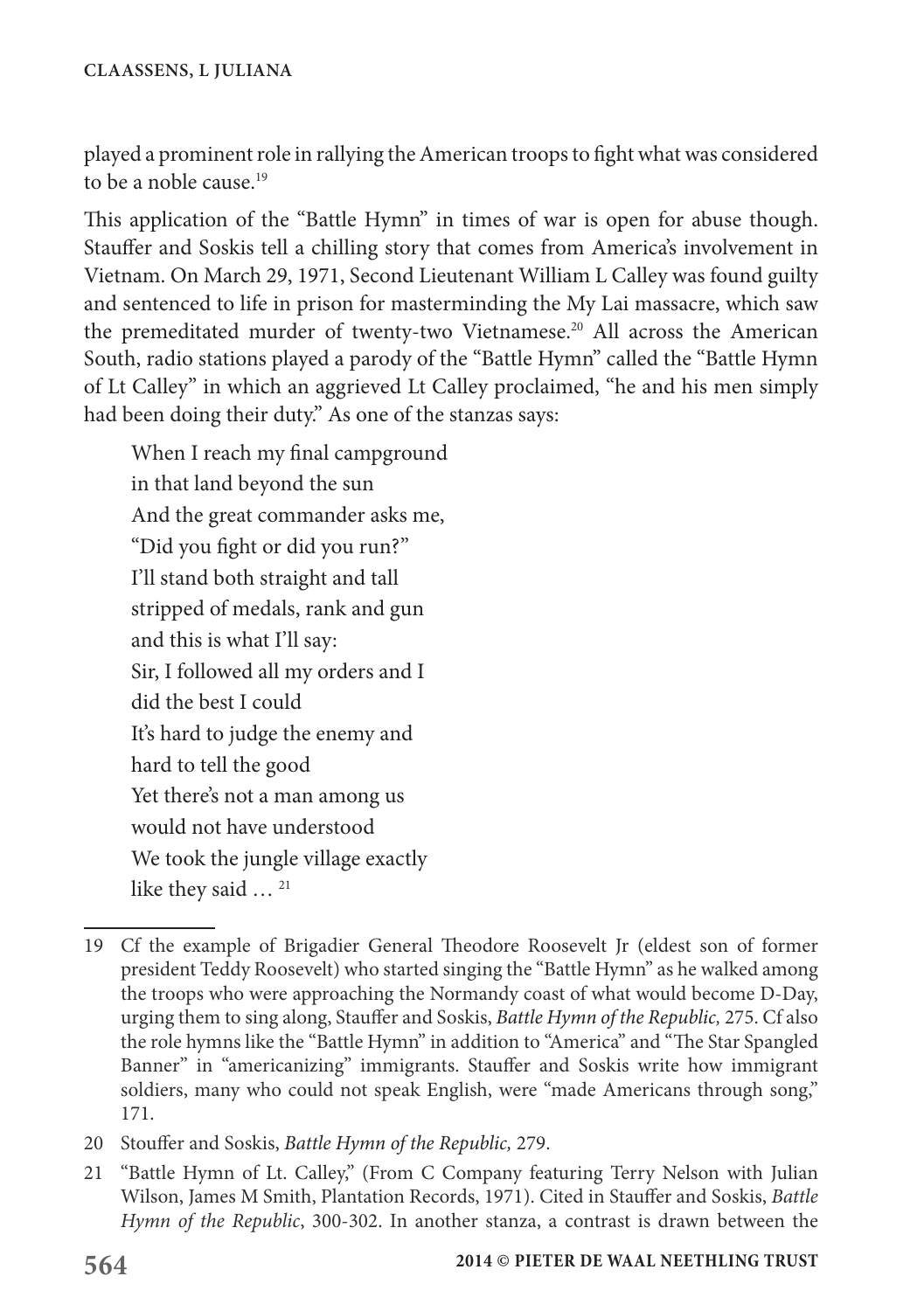Stauffer and Soskis note "Calley's hope for redemption lies not in this world but in the next." When Calley is said to enter the "final campground" and the "great commander" asks of him: "Did you fight or did you run?" Calley answers in the final stanza: "Count me only as a soldier who never left his gun."<sup>22</sup>

#### **(b) The war against poverty and injustice**

The "Battle Hymn" was also employed in a battle of another kind. Already in a famous parody of the "Battle Hymn" published in 1901, Mark Twain critiques the "callous economic interest" that lies behind the "lofty imperial rhetoric" in this hymn:

"Mine eyes have seen the orgy of the launching of the Sword … greed was born in yonder ditch; with a longing in his bosom – for other's goods an itch; Christ died to make men holy let men die to make us rich; Our god is marching on."23

This prophetic critique underlying Mark Twain's parody of the "Battle Hymn" is continued in the critical voice regarding the effects of economic depression and environmental disaster that is at work in John Steinbeck's novel, *The Grapes of Wrath* (a reference drawn from the first stanza of the "Battle Hymn").<sup>24</sup> In this novel, John Steinbeck outlines the ill-fated story of the Joad family who, after experienced the devastating effects of the Oklahoma Dust Bowl, sought their fortune in California. As Stauffer and Soskis write, "for Steinbeck, the reference to the 'Battle Hymn' suggested the nation's 'own revolutionary tradition' which he believed an indigenous

- 22 Stouffer and Soskis, *Battle Hymn of the Republic,* 280.
- 23 Stouffer and Soskis, *Battle Hymn of the Republic,* 134-135.

soldiers who were "fighting in the jungles" and "dying in the rice fields" while the antiwar protesters "were marching in the street" and thus actually "were helping our defeat," and in an ironic twist on the original hymn, "sounding a retreat, as we go marching on…"

<sup>24</sup> In a sermon that cites John Steinbeck's reference to the "Battle Hymn," Joyce Parry Moore states that "when crops are destroyed to keep prices high, while people are starving," John Steinbeck writes that "in the eyes of the hungry there is a growing wrath. In the souls of the people 'the grapes of wrath' are filling and growing heavy, growing heavy for the vintage," "Trampling the Grapes of Wrath" [August 18, 2013] ~ Proper 15, 13th Sunday after Pentecost, http://www.saintbartslivermore.com/sermon\_081813.php Accessed April 5, 2014.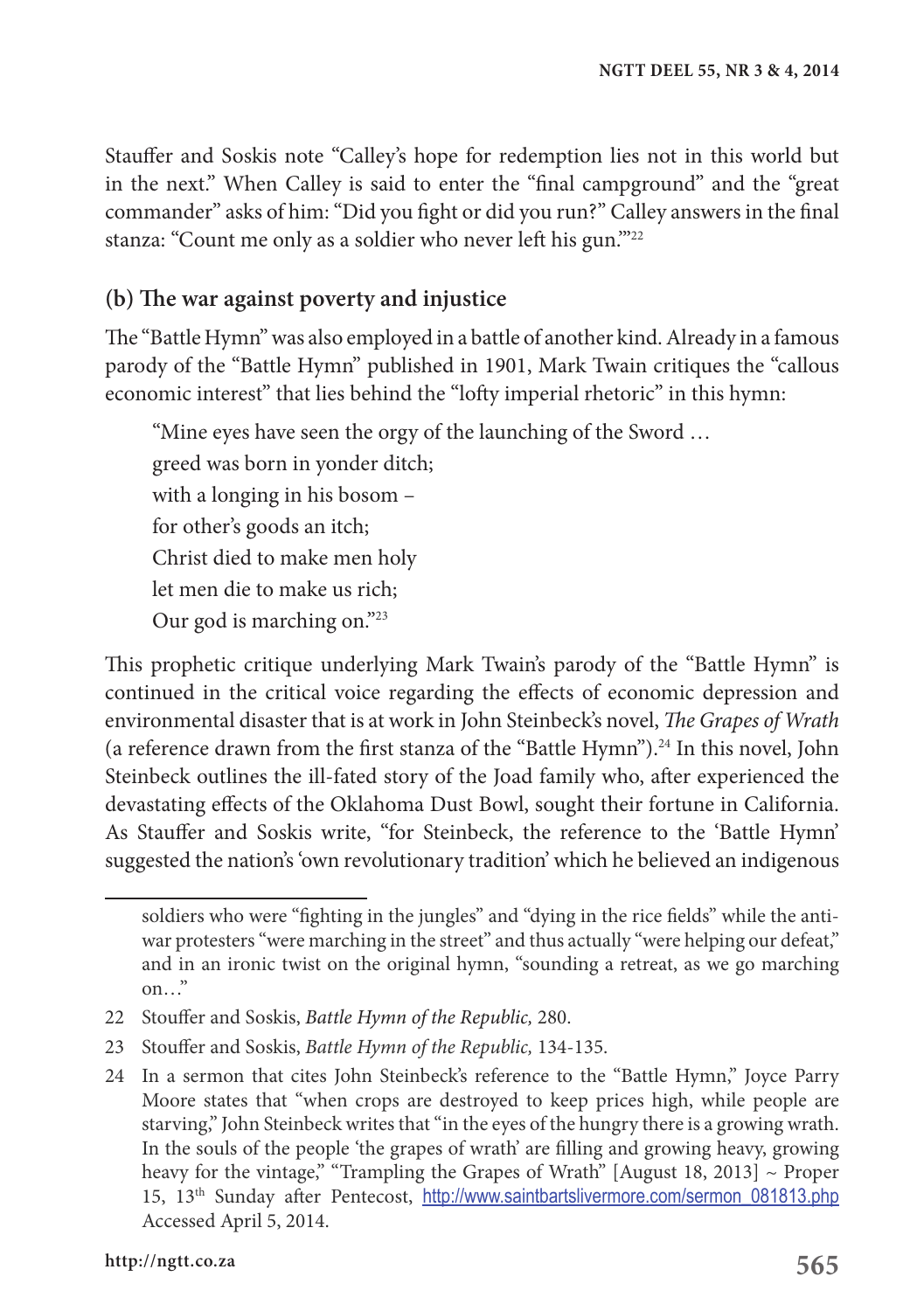movement of small farmers and workers had honoured as they battled against their moneyed oppressors during the Depression."25

It was quite important for Steinbeck to include the entire "Battle Hymn" in the beginning of his novel in order to avert the critique that he and his book was communist. For Steinbeck, the explicit reference to the "Battle Hymn" in the title of his book, as well as the hymn that was printed together with its song sheet, is testimony of the fact that his book is truly American, "speaking to the nation's hopes and fears."26

Another interesting parody on the "Battle Hymn" that features in the war against poverty and injustice was inspired by a "Hunger March" organized January 17, 1915 by the League of the Unemployed in Chicago. This public protest sought to highlight the extreme poverty facing America during which almost half of the nation's population subsisted on a "near-starvation level."27 In the hymn, "Solidarity Forever" that employs the melody and the sentiment of the "Battle Hymn," a member of the International Workers of the World Union, Ralph Chapman, wrote the following words that would become quite popular among those fighting against injustice:<sup>28</sup>

Is their aught we hold in common with the greedy parasite, Who would lash us into serfdom and would crush us with his might? Is there anything left for us but to organize and fight? For the Union makes us strong. In our hands is placed a power greater

than their hoarded gold; Greater than the might of armies magnified a thousand fold. We can bring to birth the new world from the ashes of the old For the Union makes us strong.<sup>29</sup>

<sup>25</sup> Stouffer and Soskis, *Battle Hymn of the Republic,* 174.

<sup>26</sup> Stouffer and Soskis, *Battle Hymn of the Republic,* 175.

<sup>27</sup> Stouffer and Soskis, *Battle Hymn of the Republic,* 175.

<sup>28</sup> Stouffer and Soskis, *Battle Hymn of the Republic,* 176, 179.

<sup>29</sup> Stouffer and Soskis, *Battle Hymn of the Republic,* 180-181.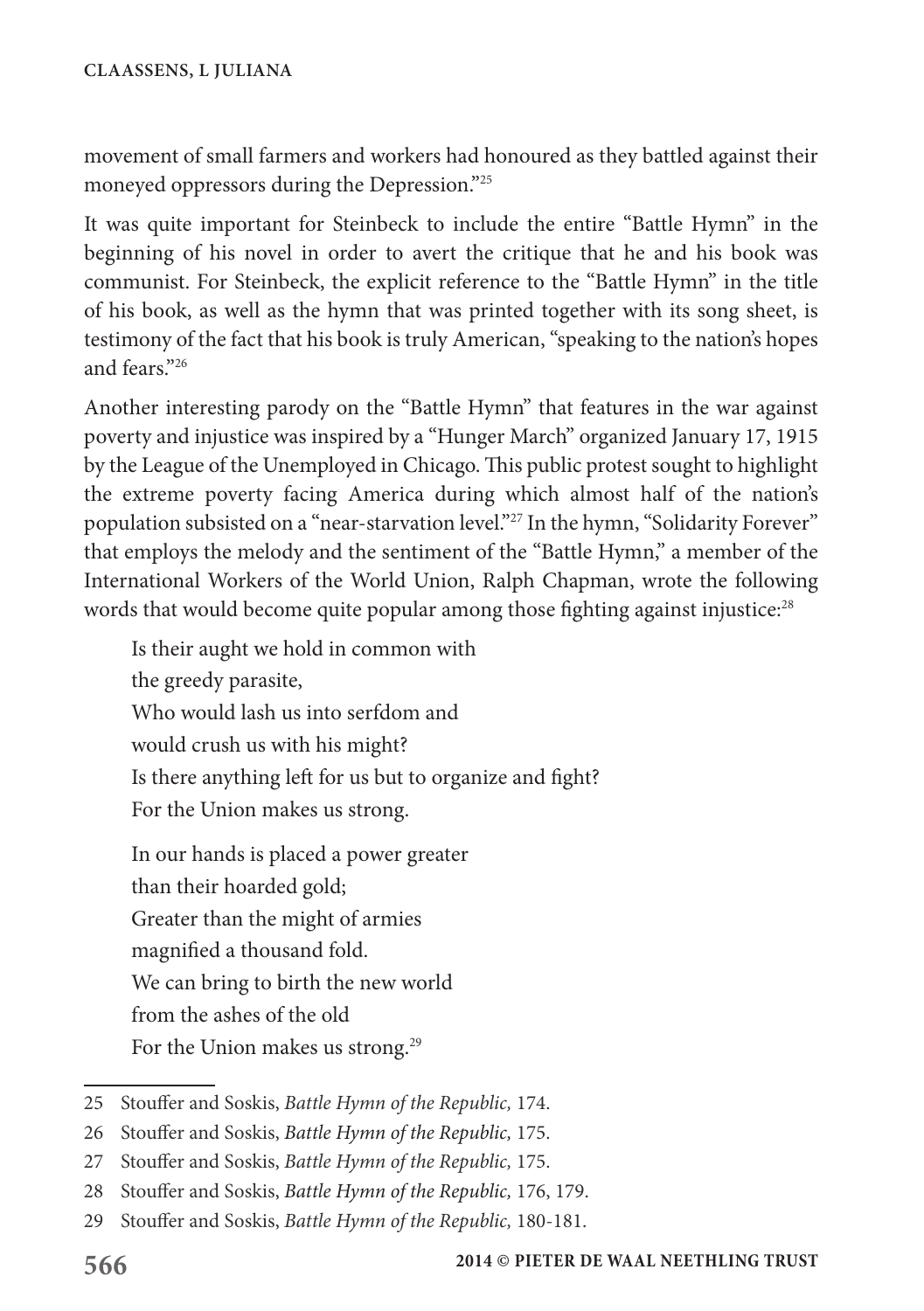Stauffer and Soskis note that the new lyrics to the old hymn had the intention of inspiring "people to fight and die in this new civil war for a new transcendent union."30 In changing the lyrics, Chaplin recovered the "Battle Hymn's" original radicalism in terms of its abolitionist past.<sup>31</sup>

### **(c) The fight for civil rights**

The "Battle Hymn" has become the anthem of many different groups fighting for justice. Dominic Tierney writes how already in 1890, "women's rights campaigners" adopted their own version: "Battle Hymn of the Suffragists" with the following lyrics: "They come from every nation, women fair and strong and brave."<sup>32</sup>

The "Battle Hymn" also played a central role in the Civil Rights movement of the 1950s and early 1960s. Stauffer and Soskis narrate how Civil Rights activists sang this hymn when they marched, when they were jailed as a means of bolstering their spirits during those most difficult times that marked the fight for civil rights.<sup>33</sup>

No more is this evident than in the speeches of Martin Luther King. Martin Luther King often cited the "Battle Hymn" invoking the hymn's familiar imagery – a great example of this the following clip that outlines a speech he gave after the third march to Montgomery which grew to 25 000 protestors.<sup>34</sup> In his speech, he used the image of the "march," telling the audience that they need to continue to march against segregation, poverty and for the right to vote. Using the characteristic call-andresponse technique, King asked the audience "How long?" with the audience calling back, "Not long." By invoking the first stanza of the "Battle Hymn," King reminded his audience that the power of God's truth is marching on.<sup>35</sup> As Stauffer and Soskis describe King's use of this hymn:

- 31 Stouffer and Soskis, *Battle Hymn of the Republic,* 188.
- 32 Tierney, "The Battle Hymn of the Republic."
- 33 Stouffer and Soskis, *Battle Hymn of the Republic,* 240.
- 34 Available at http://youtu.be/TAYITODNvlM Accessed April 7, 2014.
- 35 Stouffer and Soskis, *Battle Hymn of the Republic,* 257-258.

<sup>30</sup> Stouffer and Soskis, *Battle Hymn of the Republic,* 180. It is significant that "Solidarity Forever" never directly invokes God, attesting to the fact that "the millennialist fervor of the original" had thoroughly been secularized, p 181. On the other hand, for Liberal Protestants at this time, who would also invoke the "Battle Hymn," God's kingdom were thought to come through an "ongoing, continuous process of social and moral improvement, revealed in safe and productive factories … in a fairer distribution of wealth, and in the discovery of vaccines," 156.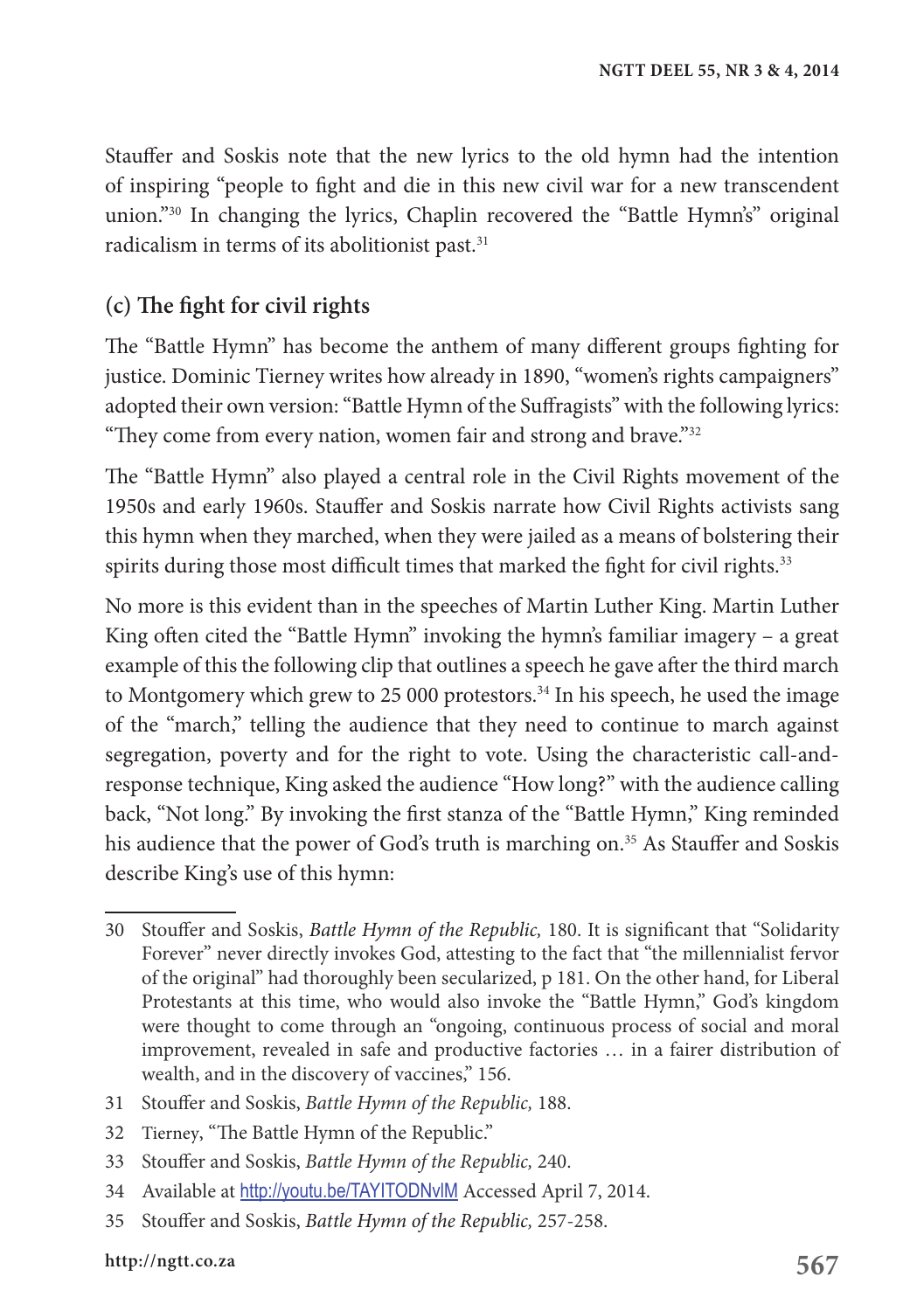In the Montgomery speech's final lines King reaches for the 'Battle Hymn' to cultivate urgency and to combat passivity in the face of the challenges ahead. The hymn's millennial framework helped to put the movement's frustrations into an eschatological context … the millennium of racial justice was at hand; God was coming.36

Martin Luther King's use of this hymn is marked by two main themes: First, by using the "Battle Hymn," he is drawing on the original intention of the hymn, i.e. the fight to free the African American slaves. Hundred years later, the civil rights activists were engaged in a new battle, i.e., a battle for freedom and equality. However, throughout out his life, Martin Luther King was overtly committed to non-violence, which raises some questions about the violent imagery of the "Battle Hymn" that so often marked King's rhetoric. King himself discussed this use of violent imagery in the battle for civil rights when he says: "We did not hesitate to call our movement an army ... but it was a special army ... that would sing but not slay."37

Second, in the final months and weeks of his life, King is said to have suffered from a growing sense of despair – a result of experiencing a lot of adversity. He increasingly saw his own role in terms of the suffering Christ – in a speech to an SCLC gather in 1967 he says that his own work may get him crucified; that he actually may die. However citing the "Battle Hymn," he says: "… even if I die in the struggle that 'He died to make men free.'"38 This is no more evident than in King's chilling last speech in which he admits that he would have liked to live a long life. However, like Moses, God had allowed him to go up the mountain and to see the Promised Land, which the people are about to enter, even though King himself may not actually get there. He ends his final speech before being assassinated the following day once more with a reference from the "Battle Hymn." After saying that he fears nothing and no person, he concludes: For "Mine eyes have seen the glory of the coming of the King." In his speech, King thus merges the "Battle Hymn's" belief in the imminence of the coming of God's kingdom with his own "act of Christ-like sacrifice."39

<sup>36</sup> Stouffer and Soskis, *Battle Hymn of the Republic,* 258.

<sup>37</sup> Cited in Stouffer and Soskis, *Battle Hymn of the Republic,* 259.

<sup>38</sup> Stouffer and Soskis, *Battle Hymn of the Republic,* 252.

<sup>39</sup> Stouffer and Soskis, *Battle Hymn of the Republic,* 267. In a speech to psychologists in September 1967, King admitted to being very tired now, saying that he had been fighting this battle for thirteen years. Stauffer and Soskis note the ominous note that started to mark King's speeches and sermons as he increasingly focused on the judgment of God that would fall upon America, 262.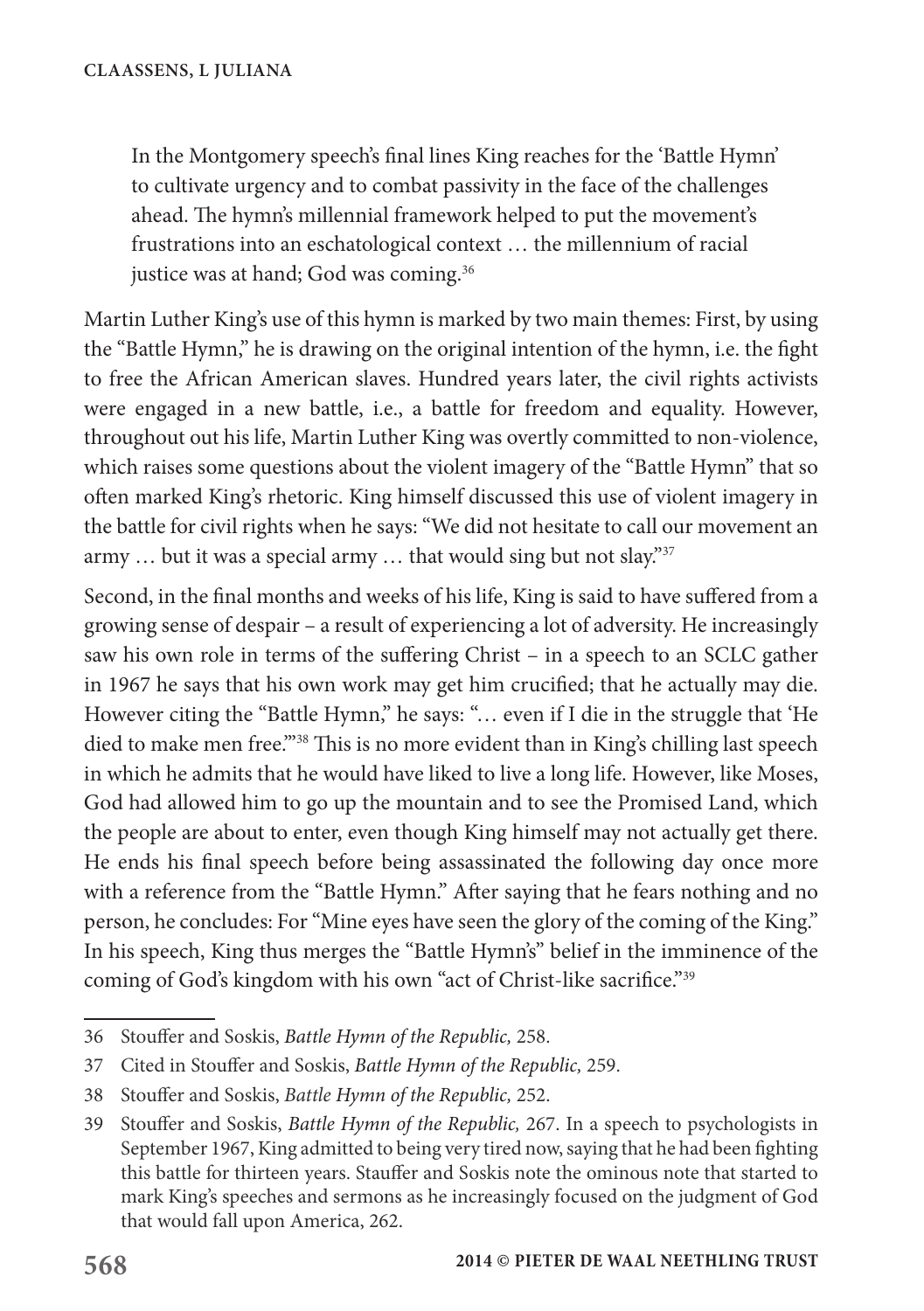Finally, it is ironic indeed that after Martin Luther King's death, violent protests erupted all throughout America with 39 individuals being killed and 3 500 wounded. One protester is said to have shouted: "He died for us, and we're going to die for him" in what Stauffer and Soskis call a "grim echo of the concluding lines of the 'Battle Hymn.'" And in Minneapolis, a black man vowed to shoot the first white person he saw. Violently killing his neighbour, he cried: "My King is dead."40

#### **(d) Right-wing battles**

Stauffer and Soskis outline how the "Battle Hymn" became a favourite of Evangelicals, embraced by the evangelist Billy Sunday, whose epic revivals in the early part of the 20<sup>th</sup> century offered the inspiration for the later Billy Graham.<sup>41</sup> Stauffer and Soskis note that while the Progressive Party embraced the "Battle Hymn" as an anthem for social reform, it was utilized by Evangelicals such as Sunday and Graham to communicate the importance of "battling sin and accepting Christ as one's personal Saviour."<sup>42</sup> They continue to say that "the hymn's lyrical, symbolic, and allusive language had freed it from its abolitionist context during the Civil War, permitting it to be adapted and constantly updated" by Evangelicals such as Sunday "in fighting new conflicts and vanquishing new evils in yet another impending Armageddon."43 Interestingly enough, while Sunday's primary enemies to be eradicated were liquor and the trafficking of liquor, Graham's battle was against communism and the USSR "which threatened the United States both morally and militarily."<sup>44</sup>

One interesting story that encapsulates the "Battle Hymn's" prominent role in the war against communism regards the Dayton, Ohio disk jockey who during the visit of the Russian president Nikita Khrushchev in September 1959, played the "Battle Hymn" non-stop "so that the Soviet leader might hear 'the sound of freedom.'"45 And when the "Battle Hymn" was in 2008 especially selected for Pope Benedict XVI's visit to the White House, conservative radio talk-show host Russ Limbaugh was so excited about this "God's music" that he played the hymn for weeks afterwards on his radio show. According to Stauffer and Soskis, Limbaugh informed his listeners,

<sup>40</sup> Stouffer and Soskis, *Battle Hymn of the Republic,* 268.

<sup>41</sup> Stouffer and Soskis, *Battle Hymn of the Republic,* 207-211.

<sup>42</sup> Stouffer and Soskis, *Battle Hymn of the Republic,* 218.

<sup>43</sup> Stouffer and Soskis, *Battle Hymn of the Republic,* 222.

<sup>44</sup> Stouffer and Soskis, *Battle Hymn of the Republic,* 228. Cf also the commonly used term of "Graham's crusades" according to which the "Battle Hymn" inspired Americans in their apocalyptic battle against international communism." (p229)

<sup>45</sup> Stouffer and Soskis, *Battle Hymn of the Republic,* 276.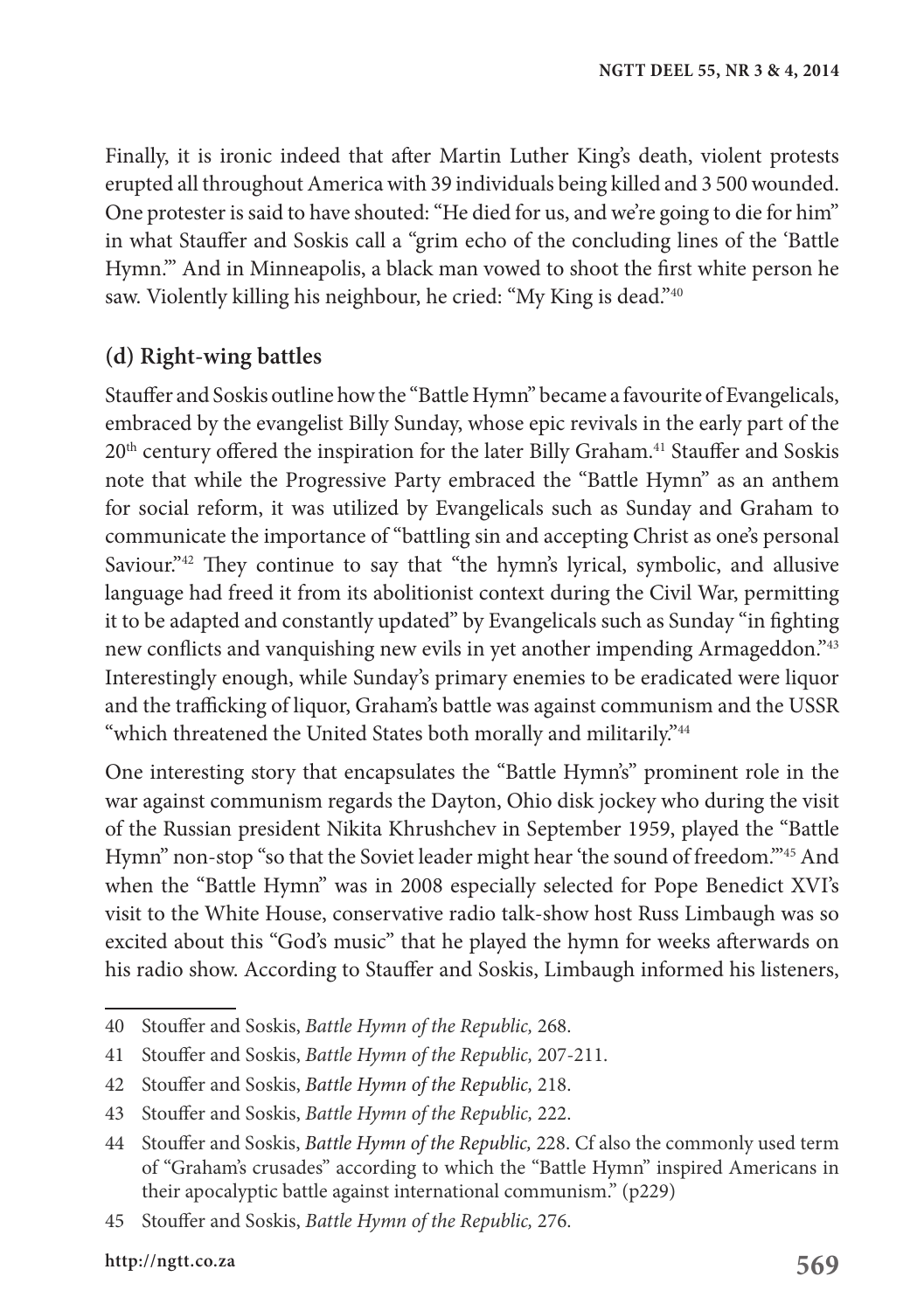that this hymn constitutes "a vigorous effort to reinstall God in the public sphere and an unembarrassed articulation of American exceptionalism."46

## **(e) Funeral hymn**

Finally, the "Battle Hymn" is the funeral hymn par excellence. It has been played at the funerals of many great statesmen including the funeral of the British Prime Minister Winston Churchill in 1965.47 Dominique Tierney argues that in crisis moments, Americans would instinctively grasp hold of the "Battle Hymn" – the hymn playing in the tumultuous 1960s a central role in the nation's coming to terms with the assassinations of John F. Kennedy, Martin Luther King, and Bobby Kennedy.<sup>48</sup> Especially, in the case of the slain president John F Kennedy, the "Battle Hymn" served as a means to pay honour to the slain president, as well as being a source of comfort for his bereaved followers. Stauffer and Soskis describe the function of this application of the "Battle Hymn" as follow: "Kennedy's memory breathed life into the hymn as an expression of national unity in the face of tragedy."<sup>49</sup>

It is thus no wonder that when officials had to choose a hymn to comfort and fortify the American people after the tragic events of September 11, 2001, they chose the "Battle Hymn" to end the service in the National Cathedral, so doing justice to its designation as "funeral hymn." Yet, one could not help but notice the subtext, i.e., the implicit message of a call to war,<sup>50</sup> which less than eighteen months would be realized in an actual war on terror.<sup>51</sup>

- 49 Stauffer and Soskis, *Battle Hymn of the Republic,* 284.
- 50 Stauffer and Soskis propose that "when the 'Battle Hymn' was played at the 9/11 memorial service, those familiar with the hymn's lineage noted it mingled uneasily with the righteous retribution emanating from the pulpit," *Battle Hymn of the Republic,* 14.
- 51 Several scholars describe how George W Bush after 9/11 increasingly viewed his presidency in terms of a divine calling, i.e. "to rid the world of evil." For instance, in his State of the Union address in 2003, President Bush states the following: "Freedom is not America's gift to the world, it is God's gift to humanity." And in the final presidential debate in 2004 President Bush claims that a significant part of his foreign policy has been based upon the conviction that "God wants everybody to be free," cited in Gary Scott, *Faith and the Presidency: From George Washington to George W Bush.* (Oxford

<sup>46</sup> Stauffer and Soskis, Battle Hymn of the Republic, 290. Stauffer and Soskis continue that the prominent position of the "Battle Hymn" appeared to be "a vindication of the Bush administration's military engagements and of America's millennial mission more generally," *Battle Hymn of the Republic,* 291.

<sup>47</sup> Stauffer and Soskis, *Battle Hymn of the Republic,* 11.

<sup>48</sup> Tierney, "The Battle Hymn of the Republic."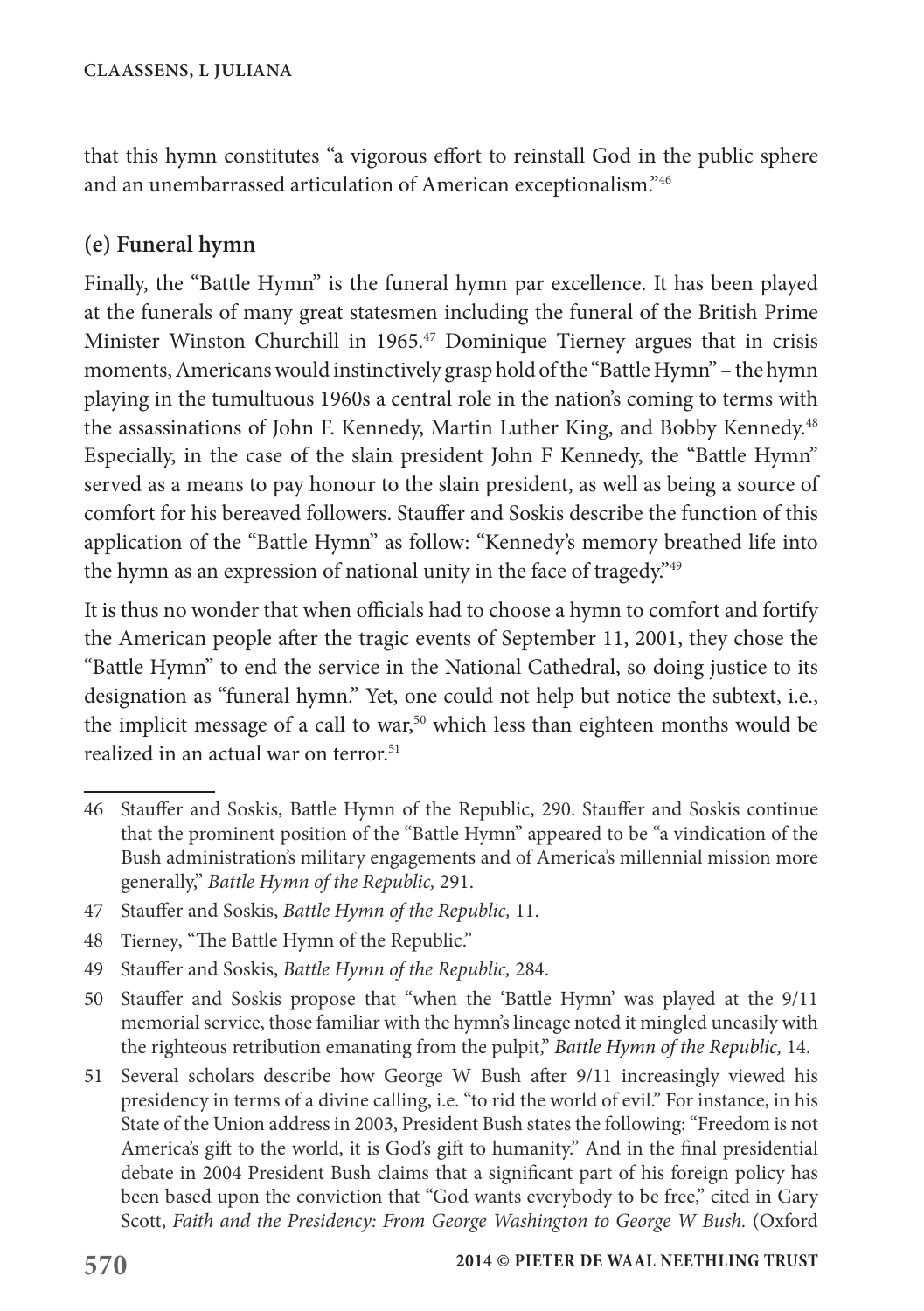So Michael Gerson, the president's chief speechwriter is quoted in saying that when he heard the hymn, "he suddenly understood that the United States was at war."52 The transformation of the "Battle Hymn" in becoming a song of war probably is due to the fact that President Bush right before the final hymn gave a speech in which he "sought God's blessing for coming battles, which the nation would wage in order to fulfil 'its responsibility to history' and to 'rid the world of evil.'" As Stauffer and Soskis powerfully sum it up: "And so, from the pulpit of Washington National Cathedral, the president declared war."53

### **4. THE HYMN THAT KEEPS ON MARCHING ON?**

This page from the fascinating reception history of the "Battle Hymn" demonstrates how the biblical imagery in the hymn could transcend its original Civil War context and its struggle against slavery, and how "the hymn's battle could become whichever one Americans happened to be fighting at the time."54 Moreover, as Stauffer and Soskis illustrate well, "the 'Battle Hymn' has been embraced as an anthem for nearly every single reform movement in American history, from temperance to civil rights and to the pro-life movement."55

This paper started with a question what to do with biblical texts steeped in violence that through a song like the "Battle Hymn" becomes part of people's consciousness? The violent imagery associated with the "Battle Hymn" has actually made a few people uncomfortable. For instance, the United Methodist Church wanted to throw out this hymn together with the hymn, "Onward Christian Soldiers," and rather find less militaristic hymns that also would include female imagery for God.<sup>56</sup> This

52 Stauffer and Soskis, *Battle Hymn of the Republic,* 5.

54 Stouffer and Soskis, *Battle Hymn of the Republic,* 119.

University Press, 2006), 394; Jim Wallis, God's Politics: Why the Right Gets it Wrong and the Left Doesn't Get It. (New York: Harper San Fransisco. 2005), 138-139. Cf also my essay that investigates the way in which the book Isaiah is used in American politics, "To the Captives Come Out and to Those in Darkness be Free …:" Using the Book of Isaiah in (American) Politics?" Old Testament Essays 21/3 (2008): 618-634.

<sup>53</sup> Stauffer and Soskis, *Battle Hymn of the Republic,* 4.

<sup>55</sup> Stouffer and Soskis, *Battle Hymn of the Republic,* 15.

<sup>56</sup> In my book, *Mourner, Mother, Midwife: Reimagining God's Liberating Presence* that seeks to draw on alternative female images for the Liberator God that are found in the biblical traditions, in the finale chapter, I refer to some of these hymns that could be considered alternatives to the very militaristic images found in the hymns that made the United Methodists uncomfortable. Cf e.g. the hymn "Mothering God, You Gave Us Birth" that is based on Julian of Norwich's visions as well as Brian Wren's hymn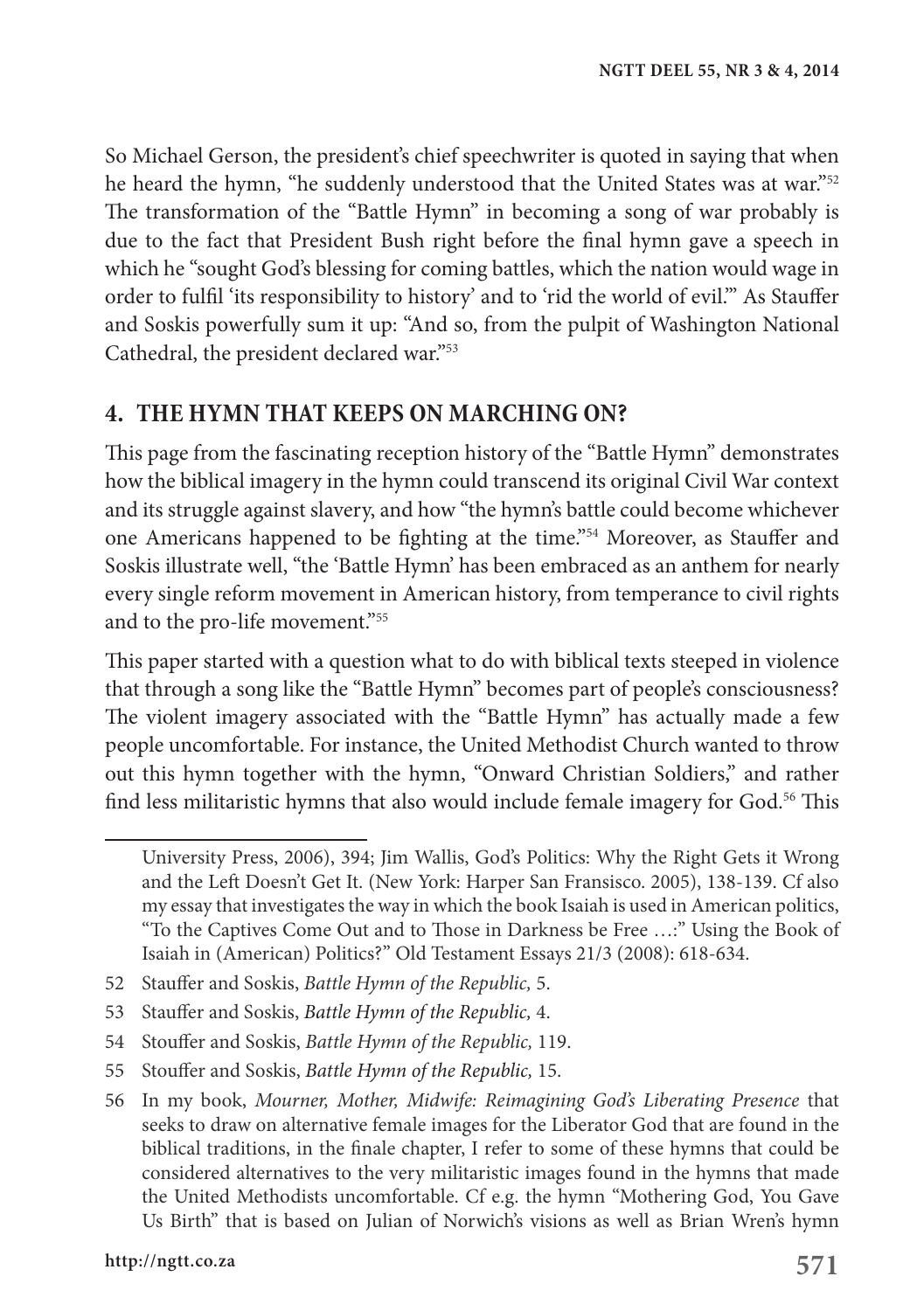decision though was met with a huge public outcry, which led the committee to retract their decision<sup>57</sup>

So if we are not going to throw out the hymn, how can we raise awareness of a responsible use of this hymn? From this overview of the reception history of the "Battle Hymn" it is quite evident that we may prefer some of this hymn's applications to others. For instance, on a personal level, I can celebrate Martin Luther King's use of the hymn,<sup>58</sup> or the way in which it had been used in the suffrage movement, but its role in the context of the Vietnam War or the War in Iraq makes me quite uncomfortable – especially in contexts where innocent civilians are killed.

As we are faced globally with the question of how God is invoked in public discourse, the questions regarding responsible God-talk are all the more important. Most recently in my South African context, President Jacob Zuma, who famously has said that the ANC would rule until Jesus come again, in an address to the 33<sup>rd</sup> Presbyterian Synod in Giyani, Limpopo in October 2013, reportedly is said to have invoked the wrath of God upon those individuals who do not respect his leadership, raising disconcerting questions regarding the link between divine violence and violence in political discourse.59

<sup>&</sup>quot;Bring Many Names" that uses the image of a "strong mother God, working night and day" in conjunction with a "warm father God, hugging every child" (Louisville, KY: Westminster John Knox, 2012), 96.

<sup>57</sup> Stouffer and Soskis, *Battle Hymn of the Republic,* 286. As a compromise, the committee did decide to add a stanza to the hymn "Onward Christian Soldiers" which equated the enemy that had to be fought with Satan, so spiritualizing the battle.

<sup>58</sup> Cf also its on-going application in contexts of fighting for justice and equality. Most recently, the hymn was sung by 300 members of the Brooklyn Tabernacle Choir at the inauguration of President Barack Obama – one spokesperson of the choir speaking about their choice for singing this particular hymn: "[the hymn] speaks of the truths of which this country's been founded on, just the opportunities that this country, touched by the hand of God, has given so many people of all different backgrounds. So the theme of the song is very powerful and very appropriate." Cited in Katherine Weber, "Brooklyn Tabernacle Choir Sings 'Battle Hymn of the Republic' at President's Inauguration," Christian Post, January 21, 2013 http://www.christianpost.com/news/brooklyn-tabernaclesings-battle-hymn-of-the-republic-at-presidents-inauguration-88622/ Accessed April 5, 2014.

<sup>59</sup> Moloko Moloto, "Zuma Invokes Wrath of God," The Star, October 7, 2013. Available at http://www.iol.co.za/news/politics/zuma-invokes-wrath-of-god-1.1587841#.U0CKHvmSzHU Accessed April 6, 2014; Cf also the response to Pres Zuma's comments in which the leader of the African Christian Democratic Party, Reverend Kenneth Meshoe is reported to having said that "it is wrong for the President always to use scare tactics when he is desperate for votes. We want to remind the President that he and his party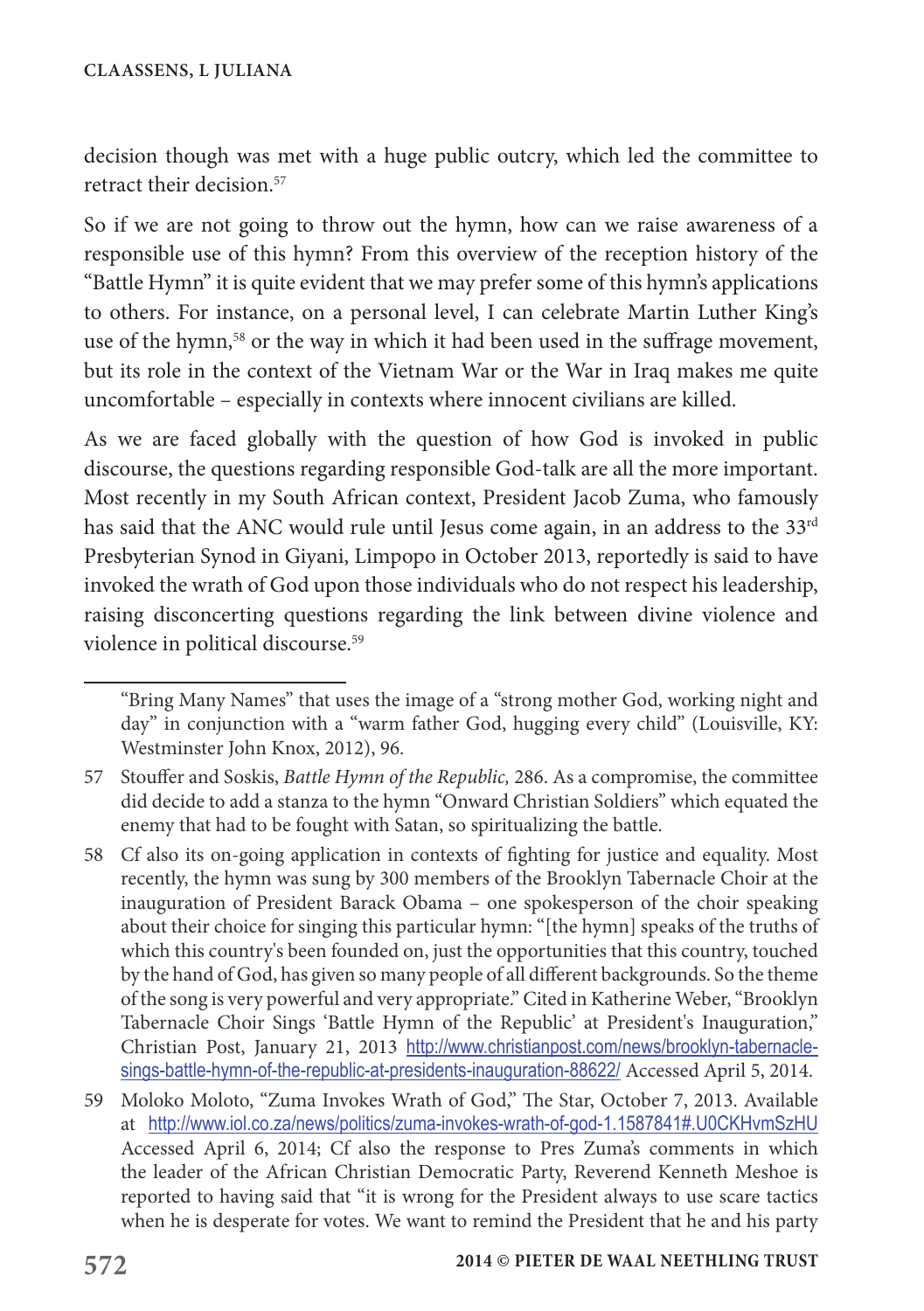And in the case of where abortion clinics are bombed, or when even the non-violent Martin Luther King's followers after his death turned violent, one may indeed wonder whether the violent imagery in this hymn and its biblical antecedents may not have an impact after all on its violent hearers.

So what to do with this hymn and the violent biblical imagery that is at the heart of it? I would say that at the very least one needs to be aware of the problem of divine violence – in the biblical text' original context as well as in future contexts where God's wrath may be invoked on whoever the real or perceived enemy may be at that time.60 Granted, the main problem may not be the "Battle Hymn" in itself; it is the past and future wars that are problematic. As Umberto Echo says it well: "War cannot be justified, because in terms of the rights of the species – it is worse than a crime. It is a waste."61

For this reason, it is quite ironic that as early as 1872, the "Battle Hymn" whose original setting was a war anthem and would play a central role in America's future wars, took centre stage at the World's Peace Jubilee held in Boston. The Fisk Jubilee singers, a group of 150 African American singers, many of them former slaves, performed the "Battle Hymn" before the audience of 40,000 people. As Stauffer and Soskis write: "A song born of the nation's bloodiest conflict had become a peace anthem."62

Even more fascinating is how Julia Howe just nine years after she wrote the "Battle Hymn" became another kind of warrior: a Peace warrior – fighting for peace. The composer of the "Battle Hymn" now became an advocate for peace. In her poem

are the ones who will face God's wrath for promoting policies that undermine God's word," quoted in Yadhana Jadoo, "Holy Row over Zuma's God, Curse remarks," The Citizen, 8 October, 2013. Available at http://citizen.co.za/63419/zuma-curseq/ Accessed April 6, 2014.

<sup>60</sup> Cf Tamar Kamionkowski who proposes that biblical scholars "seek neither to condone nor to condemn, but to understand and elucidate" divine violence in the Hebrew Bible, "The 'Problem' of Violence in Prophetic Literature: Definitions as the Real Problem," in *Religion and Violence,* 39.

<sup>61</sup> Umberto Echo, "Reflections on War," 17. Cf also the oft-quoted phrase: "Texts don't kill people – people kill people!" Nevertheless, as Eric Seibert points out, the Bible is not free from blame. Citing some chilling examples from the violent legacy of the biblical texts, he advocates that "we pay attention to how we read. By reading non-violently, in ways that expose and critique violent ideologies embedded in the Old Testament, we refuse to endorse the violence of these texts and reject all attempts to use such texts to harm or oppress others," *The Violence of Scripture,* 26.

<sup>62</sup> Stouffer and Soskis, *Battle Hymn of the Republic,* 158.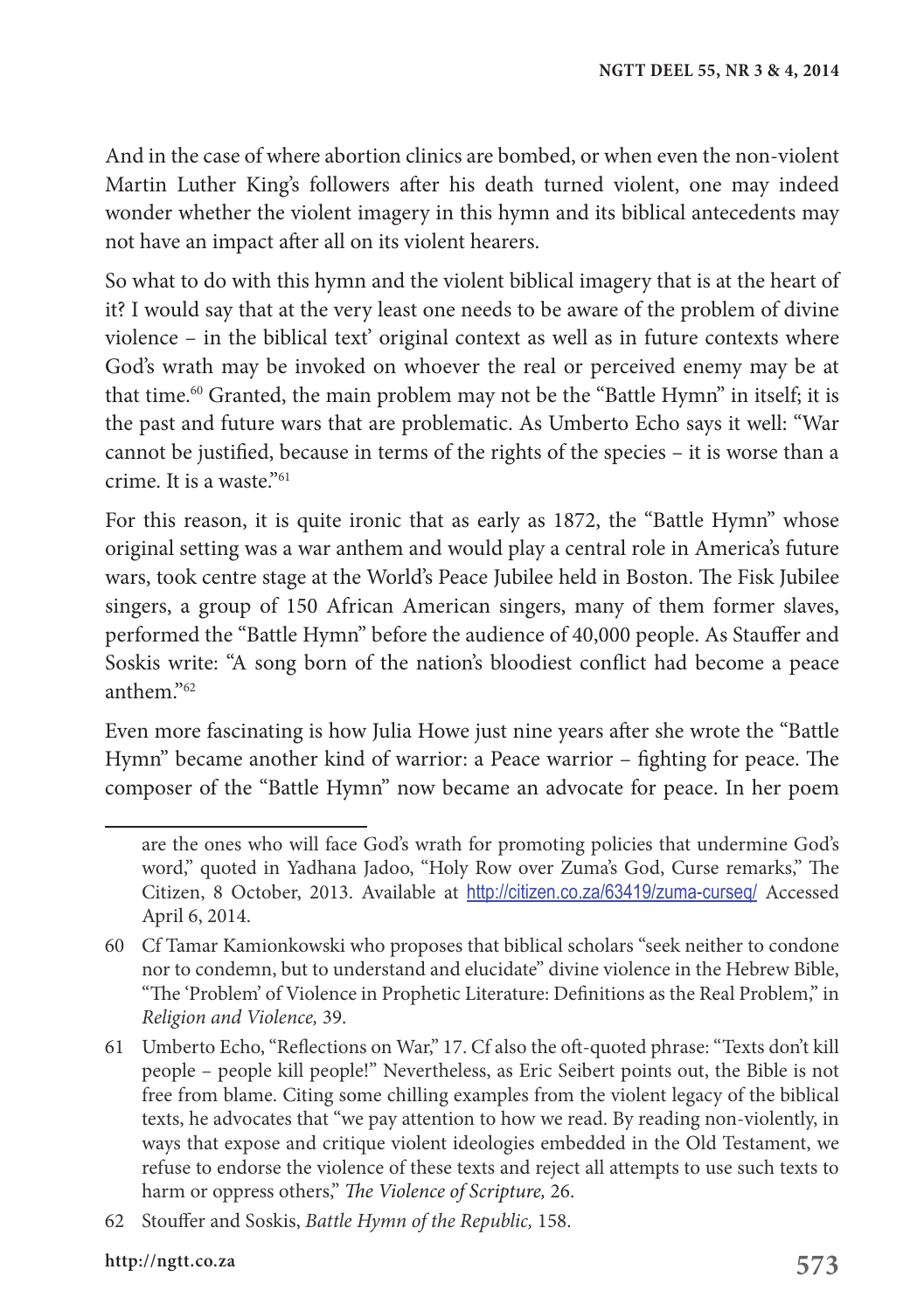"Appeal to Womanhood throughout the World," she calls upon "'Christian women' to marshal their collective maternal instincts to promote peace.<sup>63</sup>

What brought about this dramatic change? Stauffer and Soskis propose that it was the loss of Julia Howe's three-year-old son Sammy that "tempered some of Howe's millennial certainties." As they write:

In the "Battle Hymn" she had written of warfare – and of the suffering it brought – from an abstracted, providential perspective. But now she had suffered a loss that linked her to those for whom the fallen were not nameless millennial agents but husbands, sons, and brothers. That shared grief pointed the way toward a campaign against warfare rooted in her status as a grieving mother rather than poetic visionary.<sup>64</sup>

This relates to what Eric Seibert has suggested as a means to overcome the legacy of the Old Testament's violent texts. He argues that one way to challenge the impact of violent texts is to read with the victims in the text. As he formulates it, the ones "named or unnamed, seen or unseen – who are abused, oppressed, or killed." Seibert further proposes that by "reading with those who have been marginalized, silenced and erased by the text," one may "read with different questions in mind," contemplating how differently the story would sound if it were to be told by the victims<sup>65</sup>

One compelling example of such an approach is the deconstructive reading of Habakkuk by Chris Heard, in which he reads from the perspective of the children of Judah and Babylon affected by the divine violence that God bestows on these nations. As he writes:

A deconstructive reading cannot comfort, clothe, feed, or resurrect those children. But perhaps a deconstructive reading can perform an obligation to those children. Perhaps such a reading could commemorate them, and could thereby discourage cruelty to present and future generations of

<sup>63</sup> In what would become the precursor to Mother's Day, Howe in 1873 became the driving force behind the Mother's Day of Peace that was to be celebrated annually. Stouffer and Soskis ask how one is to reconcile these two divergent sides of Julia Howe? At her funeral, a friend and colleague from the peace movement described Julia Howe's dual identity as follow: "She sang the Battle Hymn that rings Down the long corridors of time; Her lifelong human service sings of Peace, an anthem more sublime," *Battle Hymn of the Republic,* 159.

<sup>64</sup> Stouffer and Soskis, *Battle Hymn of the Republic,* 159.

<sup>65</sup> Seibert, *The Violence of Scripture,* 81.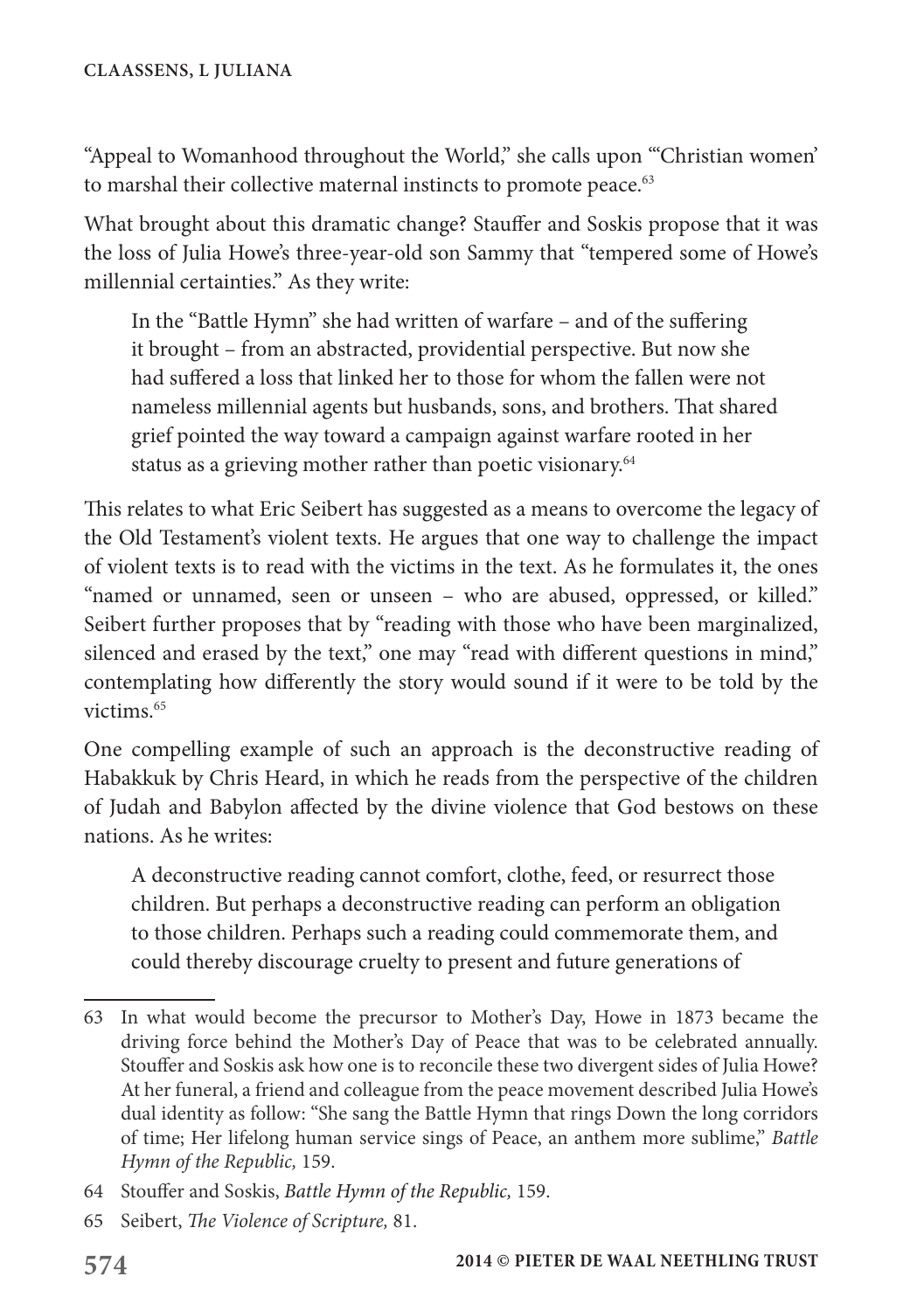children. A deconstructive reading cannot undo the disasters of Jerusalem 587 BCE or Babylon 539 BCE. But perhaps, just perhaps, by opening up the reading of Habakkuk so that the cries of Judahite and Babylonian children may be heard, deconstructive criticism can make some small contribution in resistance against another Jerusalem or Babylon … or Dresden, or Hiroshima, or My Lai.<sup>66</sup>

Listing to the catchy melody of the "Battle Hymn" of the Republic with the cries of the children of the victims of war in mind, may well change the way the hymn and the implied message of God's divine judgment is used in future contexts around the world.

### **BIBLIOGRAPHY**

- Bernat, David A and Klawans, Jonathan (eds) 2007. *Religion and Violence: The Biblical Heritage.* Sheffield: Sheffield Phoenix.
- Carvalho, Corrine 2010. "The Beauty of the Bloody God: The Divine Warrior in Prophetic Literature." In *Aesthetics of Violence in the Prophets.* Edited by Chris Franke and Julia M. O'Brien. Sheffield: T&T Clark. 131-152.
- Claassens, L Juliana, forthcoming. "God and Violence in the Prophetic Rhetoric." In Oxford Handbook to the Prophets. Oxford: Oxford University Press.
- --- 2012. Mourner, Mother, Midwife: Reimagining God's Liberating Presence. Louisville, KY: Westminster John Knox.
- --- 2008. "To the Captives Come Out and to Those in Darkness be Free …:" Using the Book of Isaiah in (American) Politics?" *Old Testament Essays,* 21/3: 618- 634.
- Echo, Umberto 2001. "Reflections on War," In *Five Moral Pieces.* Translated by Alastair McEwen. Harcourt Inc.
- Franke, Chris and O'Brien, Julia M (eds), 2010. *Aesthetics of Violence in the Prophets.* Sheffield: T&T Clark.
- Heard, Chris, 1997. "Hearing the Children's Cries: Commentary, Deconstruction, Ethics, and the Book of Habakkuk." In *Bible and Ethics of Reading.* Edited by Danna Nolan Fewell and Gary A Phillips, *Semeia,* 77: 75-89.

<sup>66</sup> Chris Heard, "Hearing the Children's Cries: Commentary, Deconstruction, Ethics, and the Book of Habakkuk," in *Bible and Ethics of Reading,* ed. Danna Nolan Fewell and Gary A. Phillips, *Semeia,* 77 (1997): 88.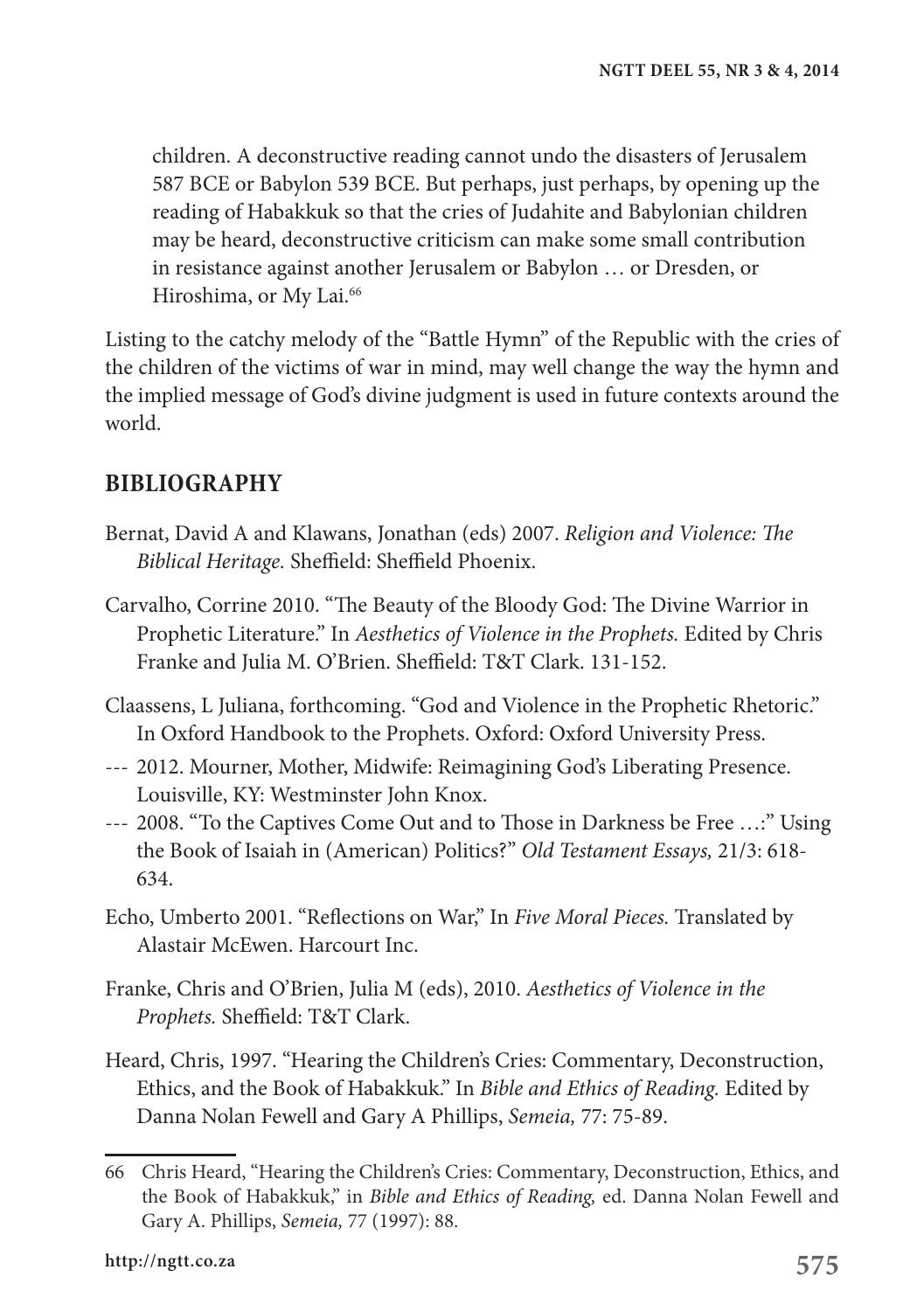- Jadoo, Yadhana 2013. "Holy Row over Zuma's God, Curse remarks." The Citizen, 8 October. Available at http://citizen.co.za/63419/zuma-curseq/
- Kamionkowski, Tamar 2007. "The 'Problem' of Violence in Prophetic Literature: Definitions as the Real Problem." In *Religion and Violence: The Biblical Heritage.* Edited by David A Bernat and Jonathan Klawans. Sheffield: Sheffield Phoenix. 38-46.
- Moloko Moloto, 2013. "Zuma Invokes Wrath of God," The Star, October 7. Available at http://www.iol.co.za/news/politics/zuma-invokes-wrath-ofgod-1.1587841#.U0CKHvmSzHU
- Moore, Joyce, Parry 2013. "Trampling the Grapes of Wrath" [August 18, 2013]  $\sim$ Proper 15, 13<sup>th</sup> Sunday after Pentecost. Available at http://www.saintbartslivermore. com/sermon\_081813.php.
- O'Connor, Kathleen 2011. *Jeremiah: Pain and Promise.* Minneapolis: Fortress Press, 2011.
- Scott, Gary 2006. *Faith and the Presidency: From George Washington to George W Bush.* Oxford University Press.
- Seibert, Eric 2012. *The Violence of Scripture: Overcoming the Old Testament's Troubling Legacy.* Minneapolis: Fortress Press.
- Smith-Christopher, Daniel L 2001. *A Biblical Theology of Exile. Overtures to Biblical Theology.* Minneapolis, MN: Fortress Press.
- Stauffer, John and Soskis, Benjamin 2013. *The Battle Hymn of the Republic: A Biography of the Song that Marches On.* Oxford: Oxford University Press.
- Tierney, Dominic 2010. "The Battle Hymn of the Republic': America's Song of Itself." *The Atlantic*, Nov 4. Available at http://www.theatlantic.com/entertainment/ archive/2010/11/the-battle-hymn-of-the-republic-americas-song-of-itself/66070/2/ .
- Tierney, Dominique 2010. *How We Fight: Crusades, Quagmires, and the American Way of War.* Little, Brown and Company.
- Wallis, Jim 2005. *God's Politics: Why the Right Gets it Wrong and the Left Doesn't Get It.* New York: Harper San Fransisco.